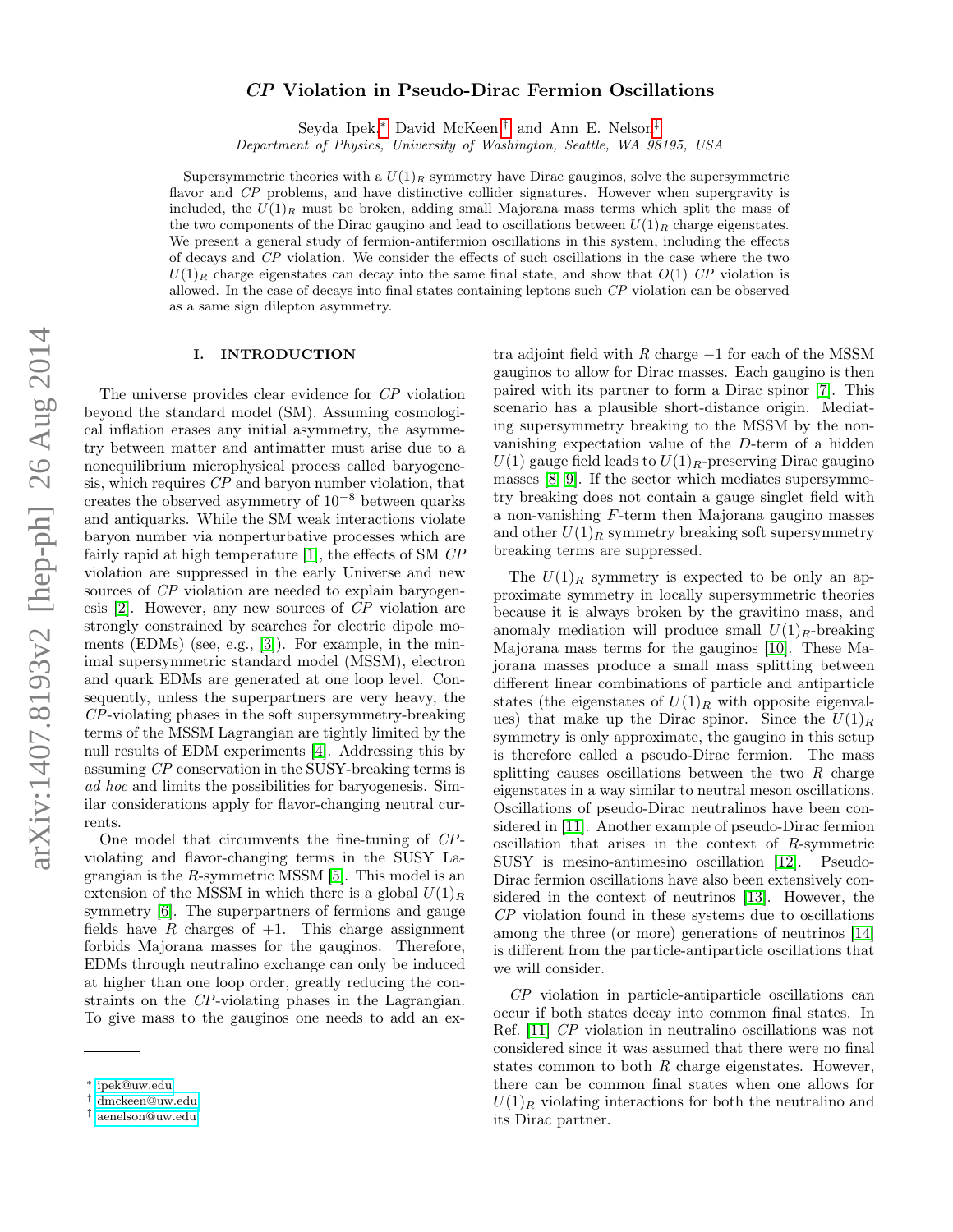In this paper we study CP violation in pseudo-Dirac fermion oscillations. For a concrete example with distinctive phenomenology we consider a pseudo-Dirac gluino which is the lightest MSSM superpartner (besides the gravitino), decaying via R-parity violation. We show that depending on the parameters of the model, there can be  $O(1)$  CP violation in the oscillations. We also comment on ways to observe the CP violation from these oscillations, e.g. as a same sign dilepton asymmetry.

The organization of this paper is as follows. In Sec. [II](#page-1-0) we set up the formalism to describe pseudo-Dirac fermion oscillations. In Sec. [III](#page-4-0) we give the details of our model and compute the CP violation from interference between mixing and decay in pseudo-Dirac gluino oscillations in Sec. [IV.](#page-7-0) A set of benchmark parameters of the model that lead to an interesting signal of CP violation is given in Sec. [V.](#page-8-0) Section [VI](#page-9-0) contains concluding remarks on this and variant scenarios.

#### <span id="page-1-0"></span>II. PSEUDO-DIRAC FERMION OSCILLATIONS

Before considering a specific model we demonstrate how the addition of a small Majorana mass to a theory with an otherwise Dirac fermion results in particleantiparticle oscillations and obtain the Hamiltonian relevant to this two-state system. As CP violation in pseudo-Dirac fermion oscillations has not been previously discussed in the literature, we give a detailed treatment of the formalism here. In order to introduce these oscillations we use the two-component Weyl spinor techniques laid out in [\[15\]](#page-10-14).

In a realistic supersymmetric theory, the pseudo-Dirac fermion could be a neutral mesino [\[12\]](#page-10-11), a neutralino as considered in [\[11\]](#page-10-10), or a gluino. Reference [\[11\]](#page-10-10) briefly mentions gluino oscillations, but claims that any macroscopic coherent oscillations would be destroyed due to strong interactions with the detector. However, both the gluino and its Dirac partner are color octet fermions with identical strong interactions. Therefore, as explained in the Appendix, the coherence of the two  $R$  charge states is not affected by scattering due to strong interactions or gluino hadronization, and such oscillations could be observable. For a concrete simple example of pseudo-Dirac fermion oscillations, we will consider the oscillations of a Dirac gluino here.

We start with a pair of left-handed, color octet Weyl spinors,  $\lambda_{\alpha}$  and  $\mathcal{O}_{\alpha}$  where  $\alpha = 1, 2$  is the spinor index. We identify  $\lambda$  with the usual gluino of the MSSM and  $\mathcal O$  with the fermion component of a color adjoint chiral super field containing its Dirac partner, the octino. Under  $U(1)_R$  symmetry,  $\lambda$  and  $\mathcal O$  have opposite charges,  $R = +1$  and  $-1$ , respectively. If the  $U(1)_R$  is exactly conserved by the mass terms,  $\lambda$  and  $\mathcal O$  pair up to form a Dirac fermion,

<span id="page-1-1"></span>
$$
-\mathcal{L}_{\text{mass}} = \frac{1}{2} (\lambda^{\alpha} \mathcal{O}^{\alpha}) \begin{pmatrix} 0 & m_D \\ m_D & 0 \end{pmatrix} \begin{pmatrix} \lambda_{\alpha} \\ \mathcal{O}_{\alpha} \end{pmatrix} + \text{h.c.}
$$
  
= 
$$
\frac{1}{2} m_D (\lambda^{\alpha} \mathcal{O}_{\alpha} + \mathcal{O}^{\alpha} \lambda_{\alpha}) + \text{h.c.}
$$
  
= 
$$
m_D \lambda \mathcal{O} + m_D^* \lambda^{\dagger} \mathcal{O}^{\dagger}.
$$
 (1)

We are free to rotate  $\lambda$  and  $\mathcal O$  such that the Dirac mass  $m_D$  is real, and we do so. The Weyl spinors can be expressed in terms of creation and annihilation operators,

<span id="page-1-2"></span>
$$
\lambda_{\alpha}(x) = \sum_{s} \int \frac{d^{3}p}{(2\pi)^{3/2} \sqrt{2E_{p}}} \left[ x_{\alpha} (p, s) a_{p}^{s} e^{-ip \cdot x} + y_{\alpha} (p, s) b_{p}^{s \dagger} e^{ip \cdot x} \right], \quad (2a)
$$

$$
\mathcal{O}_{\alpha}(x) = \sum_{s} \int \frac{d^{3}p}{(2\pi)^{3/2} \sqrt{2E_{p}}} \left[ x_{\alpha} (p, s) b_{p}^{s} e^{-ip \cdot x} + y_{\alpha} (p, s) a_{p}^{s \dagger} e^{ip \cdot x} \right], \quad (2b)
$$

where  $E_p = \sqrt{p^2 + m_D^2}$ , x and y are momentum space solutions of the Dirac equation. Particle and antiparticle states are created by  $a_p^{s\dagger}$  and  $b_p^{s\dagger}$  respectively,

<span id="page-1-3"></span>
$$
|\mathbf{p}, s; \psi\rangle \equiv (2\pi)^{3/2} a_{\mathbf{p}}^{s\dagger} |0\rangle, |\mathbf{p}, s; \bar{\psi}\rangle \equiv (2\pi)^{3/2} b_{\mathbf{p}}^{s\dagger} |0\rangle.
$$
 (3)

Suppressing the spin index, we use  $|\psi\rangle$  and  $|\bar{\psi}\rangle$  to label the states as  $p \to 0$ .  $|\psi\rangle$  carries  $U(1)_R$  charge  $R = -1$ while  $|\psi\rangle$  has  $R = +1$ .

#### A. Hamiltonian

In the nonrelativistic limit, the Hamiltonian in the  $(\psi, \bar{\psi})$  basis can be written as

$$
H_{ij}^{s',s} \equiv \langle \mathbf{p} \to 0, s'; i| - \mathcal{L}_{\text{mass}} | \mathbf{p} \to 0, s; j \rangle, \qquad (4)
$$

where  $i, j = \psi, \bar{\psi}$  and  $\mathcal{L}_{\text{mass}}$  is given in Eq. [\(1\)](#page-1-1). Using the integral representations for  $\lambda$  and  $\mathcal O$  from Eq. [\(2\)](#page-1-2) the Hamiltonian becomes

$$
\boldsymbol{H}_D = \left( \begin{array}{cc} m_D & 0 \\ 0 & m_D \end{array} \right),\tag{5}
$$

using  $y^{\alpha}(\mathbf{p}, s')x_{\alpha}(\mathbf{p}, s) = m_D \delta_{s,s'}$  and suppressing the trivial dependence on spin and color. We have used the subscript  $D$  here to emphasize that this is the Hamiltonian in the Dirac (conserved  $U(1)<sub>R</sub>$ ) case.

Next, we allow for the  $U(1)<sub>R</sub>$  symmetry to be slightly broken. This allows for small Majorana mass terms in the Lagrangian

$$
-\delta \mathcal{L}_{\text{mass}} = \frac{1}{2} \left( m_{\lambda} \lambda + m_{\mathcal{O}} \mathcal{O} \mathcal{O} \right) + \text{h.c.}, \tag{6}
$$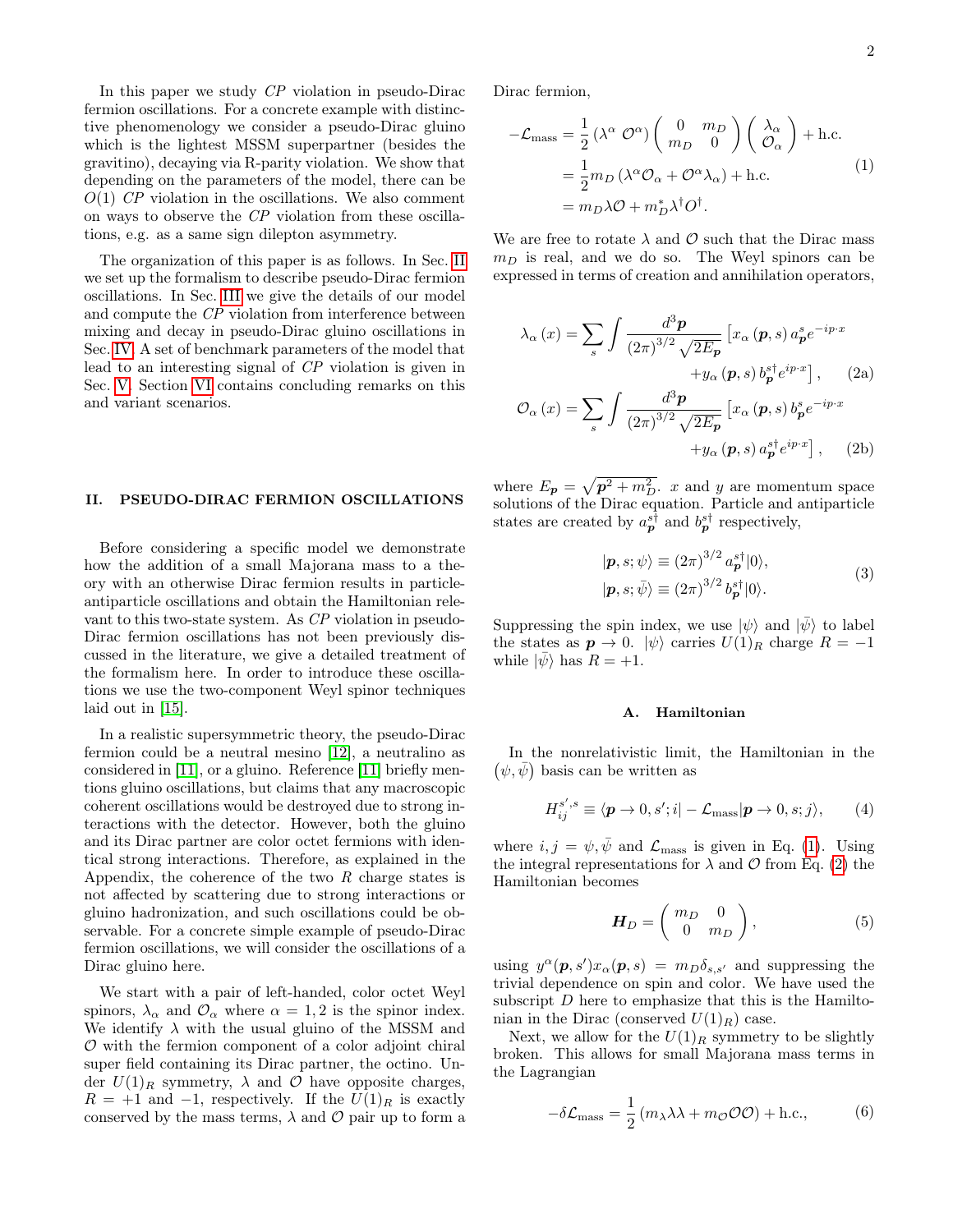where we have suppressed the spinor indices. The Hamiltonian resulting from the Majorana mass terms can be found in the same way as in the Dirac case. The full Hamiltonian in the nonrelativistic limit, corresponding to  $\mathcal{L}_{\text{mass}} + \delta \mathcal{L}_{\text{mass}}$ , is

$$
\boldsymbol{H} = \boldsymbol{H}_D + \delta \boldsymbol{H} = \left( \begin{array}{cc} m_D & m_M \\ m_M^* & m_D \end{array} \right),\tag{7}
$$

where we have defined  $m_M \equiv (m_\lambda^* + m_\mathcal{O})/2$ . The eigenvalues of this Hamiltonian are

$$
M_{1,2} = m_D \pm |m_M| \,, \tag{8}
$$

corresponding to the eigenstates

$$
\frac{|\psi\rangle \pm e^{-i\phi}|\bar{\psi}\rangle}{\sqrt{2}},\tag{9}
$$

with  $\phi = \arg(m_M)$ .

# B. Interactions

Now we would like to examine what happens to the Hamiltonian when we allow for interactions of the Weyl fermions, in particular if they are allowed to decay. As a simple example, we consider a toy model which captures the essential physics. For now, we consider the case where  $\lambda$  and  $\mathcal O$  have Yukawa couplings to a fermion d and a complex scalar  $\phi$  which are both fundamentals under color  $SU(3)$ ,

$$
\mathcal{L}_{\text{int}} = -\phi^* \left( y_\lambda \lambda^a + y_\mathcal{O} \mathcal{O}^a \right) t^a \bar{d} + \text{h.c.}, \tag{10}
$$

where  $t^a$  is a generator in the fundamental of  $SU(3)$  normalized so that  $\text{tr}(t^a t^b) = \delta^{ab}/2$  and a labels the color of the adjoints. We will take  $\bar{d}$  to be massless. If both  $y_{\lambda}$ and  $y_{\mathcal{O}}$  are nonzero,  $\mathcal{L}_{int}$  breaks the  $U(1)_R$ .

With these interactions, the tree-level masses of  $|\psi\rangle$ and  $|\psi\rangle$  ( $M_{1,2}$ ) are modified (and possibly complex). As shown in [\[15\]](#page-10-14), they are given by values of  $\sqrt{s}$  that satisfy

<span id="page-2-1"></span>
$$
\det \left[ s\mathbf{1} - \left( \mathbf{1} - \mathbf{\Xi}^{\mathrm{T}} \right)^{-1} \left( m + \Omega \right) \times \left( \mathbf{1} - \mathbf{\Xi} \right)^{-1} \left( \overline{m} + \overline{\Omega} \right) \right] = 0.
$$
\n(11)

In the expression above  $m$  is the tree-level fermion mass matrix in the  $\lambda$ ,  $\mathcal{O}$  basis,

$$
\mathbf{m} = \left(\begin{array}{cc} m_{\lambda} & m_D \\ m_D & m_{\mathcal{O}} \end{array}\right),\tag{12}
$$

and  $\overline{m} = m^*$ .  $\Xi$  and  $\Omega$  are chirality-preserving and -flipping self-energy functions, respectively. They are shown in Fig. [1](#page-2-0) along with the related functions  $\Xi$ <sup>T</sup> and  $\overline{\Omega}$ . Note that these represent the finite pieces of the twopoint functions (in some renormalization scheme); infinities in  $\Omega$  are absorbed by mass counterterms while those in Ξ are removed by wavefunction renormalization.

<span id="page-2-4"></span>

<span id="page-2-0"></span>FIG. 1. Definitions of the self-energy functions for  $i, j = \lambda, \mathcal{O}$ . The shaded circles represent the sum of all one-particle irreducible, connected Feynman diagrams. External legs are amputated.  $\alpha$  and  $\beta$  are spinor indices. Arrows (and dots) denote left- or right-handed chiralities.

Corrections to the mass matrices are fixed by Eq. [\(11\)](#page-2-1) at leading order to be

<span id="page-2-3"></span>
$$
m|_{1-\text{loop}} = m + \Omega + \frac{1}{2} (m \Xi + \Xi^{\text{T}} m),
$$
  

$$
\overline{m}|_{1-\text{loop}} = \overline{m} + \overline{\Omega} + \frac{1}{2} (\overline{m} \Xi^{\text{T}} + \Xi \overline{m}).
$$
 (13)

Armed with these expressions for the corrections to the mass matrices, we are ready to find the Hamiltonian for our toy model at one loop.

<span id="page-2-2"></span>In the toy model,  $\mathbf{\Omega} \propto m_{\bar{d}}$  which we take to be vanishing so we are free to ignore  $\Omega$  and  $\overline{\Omega}$ . In the  $\overline{\text{MS}}$  scheme, the elements of  $\Xi$ , given by the diagram shown in Fig. [2,](#page-3-0) are

$$
\Xi_{ij} = \frac{y_i y_j^*}{4 (4\pi)^2} \left[ \left( 1 - \frac{m_\phi^2}{p^2} \right) \int_0^1 dx \log \frac{\Delta}{Q^2} - \frac{m_\phi^2}{p^2} \left( 1 - \log \frac{m_\phi^2}{Q^2} \right) \right]
$$
\n(14)

with

$$
\Delta = x m_{\phi}^{2} - x (1 - x) p^{2}, \qquad (15)
$$

where  $p$  is the momentum flowing through the diagram,  $Q^2$  is the renormalization scale, and  $i, j = \lambda, \mathcal{O}$ .

If  $m_{\phi}^2 < p^2$ , there are on-shell intermediate states that give rise to an imaginary part in the loop integral for  $\Xi_{ij}$ ,

$$
\Im\left(\frac{\Xi_{ij}}{y_i y_j^*}\right) = \frac{1}{(4\pi)^2} \frac{\pi}{4} \left(1 - \frac{m_\phi^2}{p^2}\right)^2 \theta(p^2 - m_\phi^2). \quad (16)
$$

 $(\Xi^{\mathrm{T}})_{ij}$  is obtained from  $\Xi_{ij}$  through the relation  $(\Xi^{\mathrm{T}})_{ij} =$  $\Xi_{ij}^{\star}$ , where  $\star$  means taking the complex conjugate of the Lagrangian parameters but not of integrals over loop momenta. We express the one-loop mass matrices in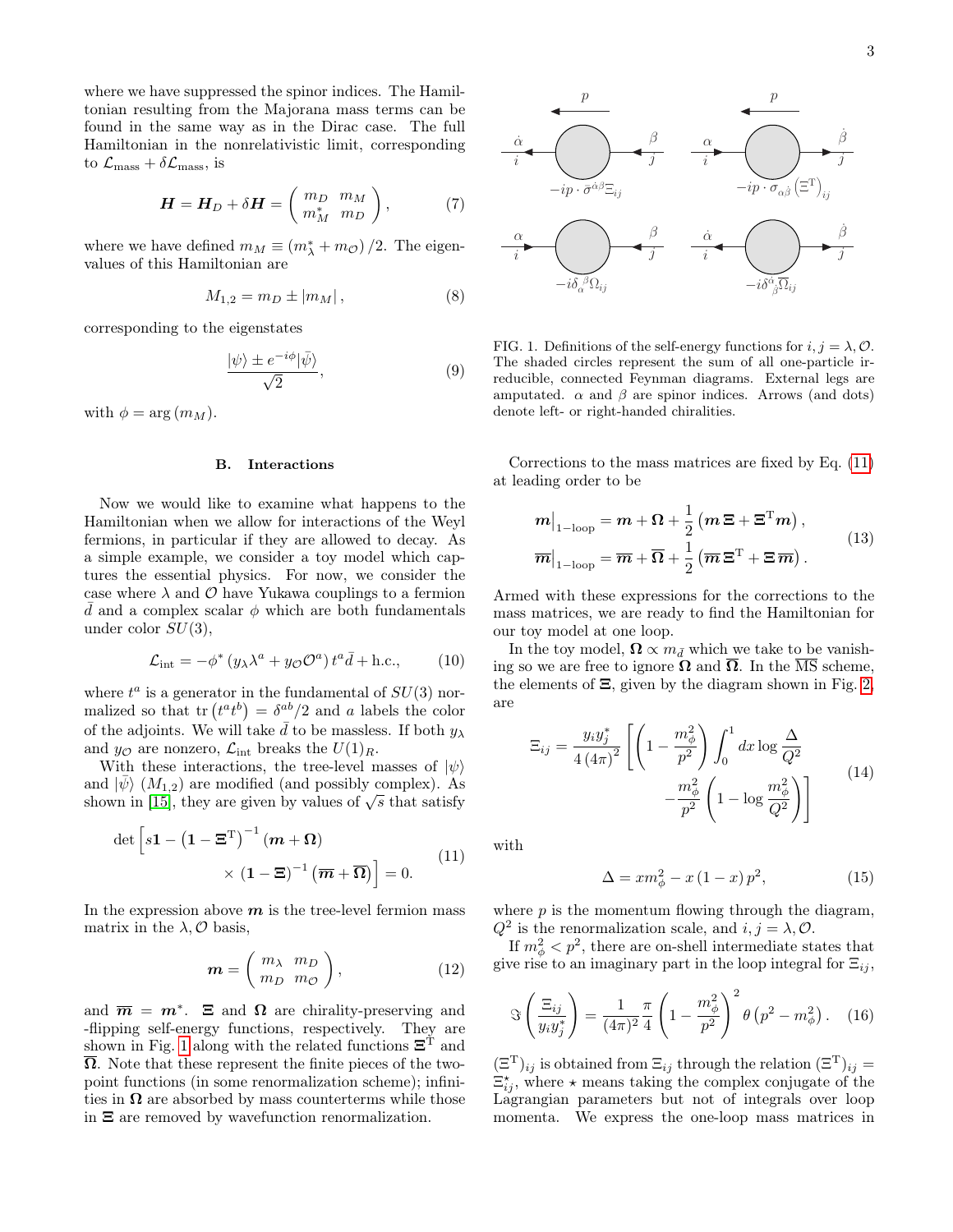

<span id="page-3-0"></span>FIG. 2. The one-loop contribution to  $\Xi$  for  $i, j = \lambda, \mathcal{O}$  arising from the Yukawa interaction in Eq. [\(10\)](#page-2-2). Contributions to the chirality-flipping two-point function  $\Omega$  are proportional to  $m_{\bar{d}}$  which we neglect.

Eq. [\(13\)](#page-2-3) in terms of the elements of  $\Xi$  and  $\Xi$ <sup>T</sup> which we use to find the Hamiltonian at one loop and to leading order in  $m_{\lambda,\mathcal{O}}/m_D$  using Eq. [\(7\)](#page-2-4),

$$
\boldsymbol{H} = \left( \begin{array}{cc} m_D + \delta_D & m_M + \delta_M \\ m_M^* + \delta_M^* & m_D + \delta_D \end{array} \right), \tag{17}
$$

with

<span id="page-3-2"></span>
$$
\delta_D = \frac{m_D}{4} \left( \Xi_{\lambda\lambda} + \Xi_{\mathcal{O}\mathcal{O}} + \Xi_{\lambda\lambda}^{\mathrm{T}} + \Xi_{\mathcal{O}\mathcal{O}}^{\mathrm{T}} \right),
$$
  
\n
$$
\delta_M = \frac{m_D}{2} \left( \Xi_{\mathcal{O}\lambda} + \Xi_{\lambda\mathcal{O}}^{\mathrm{T}} \right),
$$
  
\n
$$
\delta_M^* = \frac{m_D}{2} \left( \Xi_{\lambda\mathcal{O}} + \Xi_{\mathcal{O}\lambda}^{\mathrm{T}} \right),
$$
\n(18)

where we evaluate the one-loop diagrams at the scale of the fermion masses,  $p^2 \simeq m_D^2$ . The dispersive parts of  $\delta_D$  and  $\delta_M^{(*)}$  are corrections to the Dirac and Majorana masses, respectively, while the absorptive parts arising from on-shell intermediate states are related to the decays of the pseudo-Dirac fermions. As in the purely Dirac case,  $m_D$  is multiplicatively renormalized while the Majorana masses pick up corrections proportional to the Dirac mass times a  $U(1)<sub>R</sub>$ -breaking combination of couplings.

We can separate the Hamiltonian into its dispersive and absorptive parts in the standard way, $<sup>1</sup>$  $<sup>1</sup>$  $<sup>1</sup>$ </sup>

$$
\mathbf{H} = \mathbf{M} - \frac{i}{2}\mathbf{\Gamma},\tag{19}
$$

where we set

$$
\mathbf{M} = \left( \begin{array}{cc} M_D & M_M \\ M_M^* & M_D \end{array} \right). \tag{20}
$$

 $M_D$  and  $M_M$  are given by  $m_D$  and  $m_M$  plus the dispersive parts of the one-loop corrections in Eq. [\(18\)](#page-3-2), with the renormalization condition that the pseudo-Dirac fermions have pole masses  $M_D \pm |M_M|$  (in the limit that the width difference can be ignored). Since we have rotated  $\lambda$  and  $\mathcal O$  so that  $m_D$  is real,  $M_D$  is real. From the structure of the one-loop corrections in Eq. [\(18\)](#page-3-2),  $M_D \simeq m_D$  and we expect that in the absence of finetuning,

$$
|M_M| \gtrsim \frac{|y_\lambda y_\mathcal{O}^*|}{(4\pi)^2} M_D. \tag{21}
$$

The absorptive part of the Hamiltonian is

$$
\Gamma \simeq \frac{M_D}{64\pi} \left( 1 - \frac{m_\phi^2}{M_D^2} \right)^2
$$
  
 
$$
\times \left( \frac{|y_\lambda|^2 + |y_\mathcal{O}|^2}{2y_\lambda^* y_\mathcal{O}} - \frac{2y_\lambda y_\mathcal{O}^*}{|y_\lambda|^2 + |y_\mathcal{O}|^2} \right).
$$
 (22)

As written, there are three phases in  $H$  but only one combination is physical since we have the freedom to remove two. For example, we can rotate one linear combination of  $\lambda$  and  $\mathcal O$  so that  $M_M$  is real (another linear combination was rotated to make  $M_D$  real) and by rotating  $\phi^{\dagger} \bar{d}$  we can make  $y_{\lambda}$  or  $y_{\mathcal{O}}$  real but not necessarily both simultaneously.

## C. Oscillations

The form of  $H$  in Eq. [\(19\)](#page-3-3) is the same as the two-state Hamiltonians relevant to neutral meson mixing. Therefore, we can simply adapt the same formalism to study the oscillations of the pseudo-Dirac fermions. We briefly review some of this formalism from Ref. [\[16\]](#page-10-15). For a more general treatment of oscillations see [\[17\]](#page-10-16).

In terms of the states  $|\psi\rangle$  and  $|\bar{\psi}\rangle$  defined in Eq. [\(3\)](#page-1-3), the eigenstates of  $H$  are

$$
|\psi_H\rangle = p|\psi\rangle - q|\bar{\psi}\rangle, \quad |\psi_L\rangle = p|\psi\rangle + q|\bar{\psi}\rangle, \tag{23}
$$

<span id="page-3-3"></span>with eigenvalues  $\omega_{H,L}$ . The subscripts H and L refer to the heavy and light mass states respectively with masses  $m_{H,L}$ , and

$$
\left(\frac{q}{p}\right)^2 = \frac{M_{12}^* - (i/2)\Gamma_{12}^*}{M_{12} - (i/2)\Gamma_{12}}.
$$
\n(24)

where  $M_{12}$  and  $\Gamma_{12}$  are the 1-2 elements of M and  $\Gamma$ . CP violation in mixing occurs when  $|q/p| \neq 1$ . The mass and width differences  $\Delta m$  and  $\Delta \Gamma$  between the two eigenstates are

$$
\Delta m = m_H - m_L = \Re(\omega_H - \omega_L),
$$
  
\n
$$
\Delta \Gamma = \Gamma_H - \Gamma_L = -2\Im(\omega_H - \omega_L),
$$
\n(25)

where

$$
\omega_H - \omega_L = 2\sqrt{\left(M_{12} - \frac{i}{2}\Gamma_{12}\right)\left(M_{12}^* - \frac{i}{2}\Gamma_{12}^*\right)}.
$$
 (26)

<span id="page-3-1"></span><sup>1</sup> The form of the Hamiltonian we will arrive at differs from the Hamiltonian in Eq. (7) of Ref. [\[11\]](#page-10-10).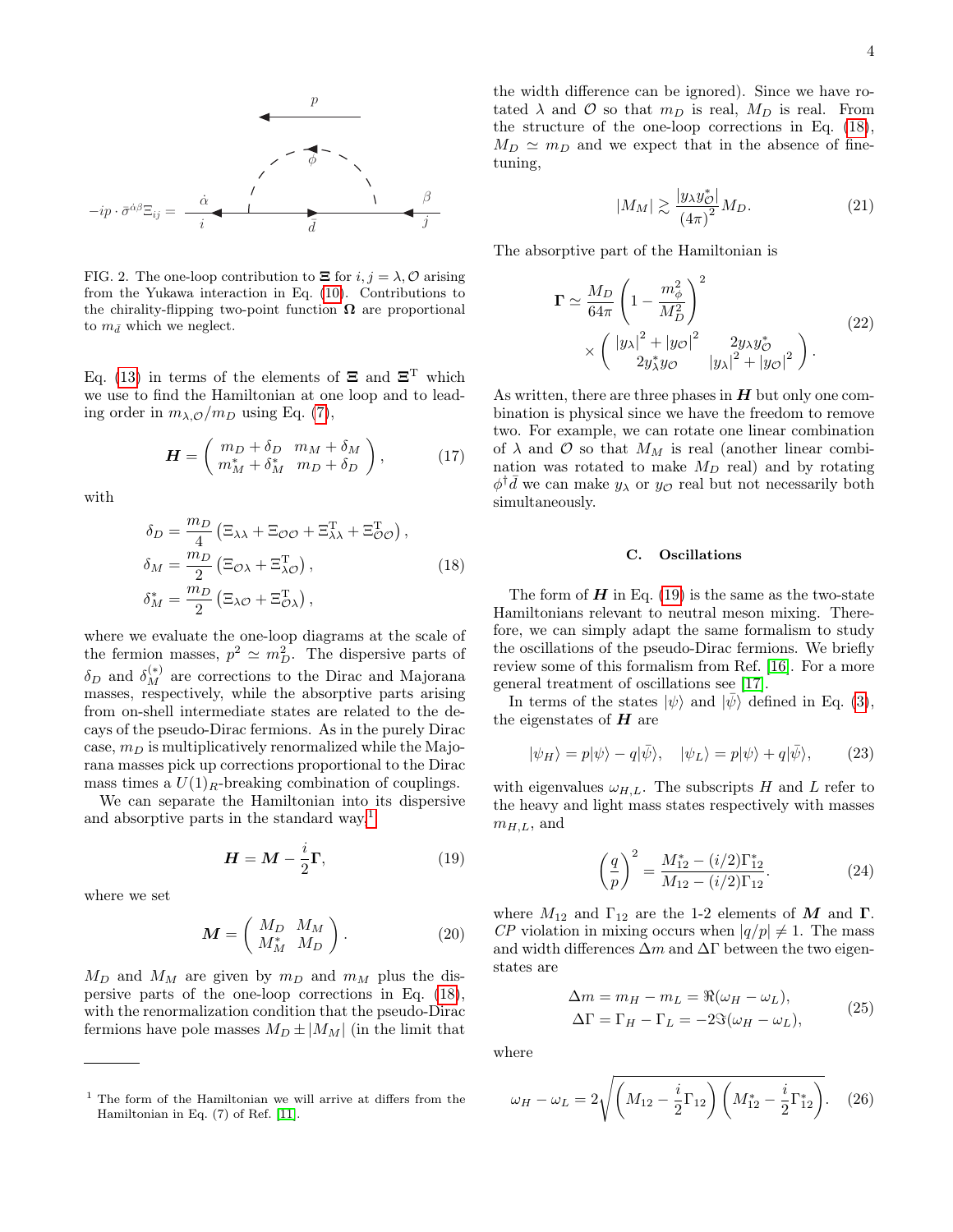A state that is initially pure  $|\psi\rangle$  or  $|\bar{\psi}\rangle$  evolves in time to a mixture of both states due to oscillations as follows<sup>[2](#page-4-1)</sup>

<span id="page-4-3"></span>
$$
|\psi(t)\rangle = g_+(t)|\psi\rangle - \frac{q}{p}g_-(t)|\bar{\psi}\rangle,
$$
  

$$
|\bar{\psi}(t)\rangle = g_+(t)|\bar{\psi}\rangle - \frac{p}{q}g_-(t)|\psi\rangle,
$$
 (27)

where

$$
g_{\pm}(t) = \frac{1}{2} \left( e^{-im_H t - \frac{1}{2} \Gamma_H t} \pm e^{-im_L t - \frac{1}{2} \Gamma_L t} \right). \tag{28}
$$

To characterize the oscillations, it is often useful to define two dimensionless parameters,

$$
x \equiv \frac{\Delta m}{\Gamma}, \ y \equiv \frac{\Delta \Gamma}{2\Gamma}.
$$
 (29)

If  $x \ll 1$ , the states decay before oscillating while if  $x \gg$ 1, the states rapidly oscillate before decaying, making it difficult to observe oscillation signatures. The effects of oscillations are maximized for  $x \sim 1$ . For |y| near unity (as defined  $|y| \leq 1$ ) one of the two states can be rapidly depleted before the other decays, as is the case in the kaon system. If  $|y| \ll 1$ , neither state is preferentially depleted over the other.

#### <span id="page-4-0"></span>III. A SPECIFIC EXAMPLE

#### A. UV Theory

We work with a nearly  $U(1)_R$  symmetric SUSY model. The left-handed gauginos and the scalar superpartners of left-handed fermions have R charge  $+1$ , while the SM particles have R charge 0. We take the SM left-handed Weyl fermions  $q_i, \bar{u}_i, \vec{d}_i, \ell_i, \bar{e}_i$  to be components of left chiral superfields  $\Phi_{q_i}, \Phi_{\bar{u}_i}, \Phi_{\bar{d}_i}, \Phi_{\ell_i}, \Phi_{\bar{e}_i}$ . The gluino  $\lambda$  is the fermion component of the QCD field strength superfield  $W_c^{\alpha}$ . We assume the gluino to be the lightest superpartner other than the gravitino. In order for the gluino to get a  $U(1)_R$  preserving Dirac mass, we introduce a left chiral, color adjoint superfield  $\Phi_{\mathcal{O}}$  whose fermion component  $\mathcal O$  is the Dirac partner of the gluino. For simplicity, we do not discuss the Higgs or the electroweak sectors in this work, but we note that it is possible to build a viable model with an extended Higgs sector and/or lepton number violation which preserves the  $U(1)_R$  symmetry [\[5,](#page-10-4) [18\]](#page-10-17). In order to allow non gauge interactions for  $\Phi_{\mathcal{O}}$ , we introduce superfields  $\Phi_{\bar{D}}$  and  $\Phi_{D}$ , transforming

|                    | Field $SU(3)$ $SU(2)$ |                | U(1)           | $ U(1)_R$      |
|--------------------|-----------------------|----------------|----------------|----------------|
| $q_i$              | 3                     | $\overline{2}$ | 1/6            | $\overline{0}$ |
| $\bar{u}_i$        | $\bar{3}$             | 1              | $-2/3$         | $\overline{0}$ |
| $\bar{d}_i$        | $\bar{3}$             | 1              | 1/3            | $\overline{0}$ |
| $\ell_i$           | 1                     | $\overline{2}$ | $-1/2$         | $\overline{0}$ |
| $\bar{e}_i$        | 1                     | 1              | 1              | $\overline{0}$ |
| $\lambda$          | 8                     | 1              | $\overline{0}$ | $+1$           |
| O                  | 8                     | 1              | 0              | $^{-1}$        |
| $\phi_{\bar{d}_i}$ | $\bar{3}$             | 1              | 1/3            | $+1$           |
| $\phi_{\bar{D}}$   | $\bar{3}$             | 1              | 1/3            | $+1$           |
| $\phi_D$           | 3                     | 1              | 1/3            | $+1$           |

<span id="page-4-4"></span><span id="page-4-2"></span>TABLE I. Part of the particle content of the model with quantum numbers under the SM gauge group and  $U(1)_R$ . All fermions are left-handed Weyl spinors.  $\lambda$  is the gluino, and  $\mathcal O$  is the octino. The  $\phi_{\bar{d}}$  fields are scalar superpartners of SM quarks, and  $\phi_D, \phi_{\bar{D}}$  are superpartners of exotic heavy vectorlike quarks. The fields  $q_i, \bar{u}_i, \bar{d}_i, \ell_i, \bar{e}_i$  are SM fermions and i is a generational index.

under the SM gauge group in the same way as  $\bar{d}$  and  $\bar{d}^*$ respectively. We show the field content of the model that is most relevant to our study in Table [I.](#page-4-2)

These fields have a superpotential mass term and interactions

$$
\int d^2\theta \,\mu_D \Phi_{\bar{D}} \Phi_D + y \Phi_{\bar{D}} \Phi_{\mathcal{O}} \Phi_D + g_i' \Phi_{\bar{d}_i} \Phi_{\mathcal{O}} \Phi_D + \text{h.c.},\,\,(30)
$$

where  $\mu_D$  is assumed to be very large, of order a TeV or higher. We neglect the possibility of mixing between the ordinary down quarks and the fermion components of  $\Phi_{\bar{D}}, \Phi_{D}$ .

We assume that the gluino is the lightest R-charged particle and decays via  $U(1)_R$  symmetry violation.  $U(1)_R$  symmetry must be broken by supergravity, and we will assume that R-parity is also broken. There is an extensive literature on R-parity violating interactions and their phenomenological constraints [\[19,](#page-10-18) [20\]](#page-10-19). In this example, to ensure proton stability, we will assume that baryon number is conserved. We include the following R-parity and  $U(1)_R$ -symmetry–violating superpotential terms:

$$
\int d^2\theta \ y_{ijk}\Phi_{\ell_i}\Phi_{q_j}\Phi_{\bar{d}_k} + y'_{ij}\Phi_{\ell_i}\Phi_{q_j}\Phi_{\bar{D}} + y''_{ij}\Phi_{\bar{e}_i}\Phi_{\bar{u}_j}\Phi_{D} + \text{h.c.}
$$
\n(31)

The first two terms leave the linear combination  $R - L$ unbroken, where  $L$  is lepton number, and the third term leaves  $R + L$  unbroken.

We do not discuss a specific SUSY-breaking model here, but assume that SUSY is broken in a hidden sector which communicates with the visible sector at the messenger scale  $\Lambda_M$ . Supersymmetry breaking is incorporated via spurions  $W'_\n\alpha$  and X, where  $W'_\n\alpha$  is the expectation value of a hidden sector  $U(1)$  gauge field strength,

<span id="page-4-1"></span><sup>2</sup> Note that in Ref. [\[11\]](#page-10-10) the case of neutralino oscillations with fairly long lifetimes was discussed, and it was claimed that an oscillating decay rate could be an interesting consequence. Our analysis shows that in the absence of CP violation the decay rate does not oscillate in the rest frame, and therefore, by Lorentz invariance, will not oscillate for boosted particles either. Instead it is possible for the particle content of the final states to oscillate.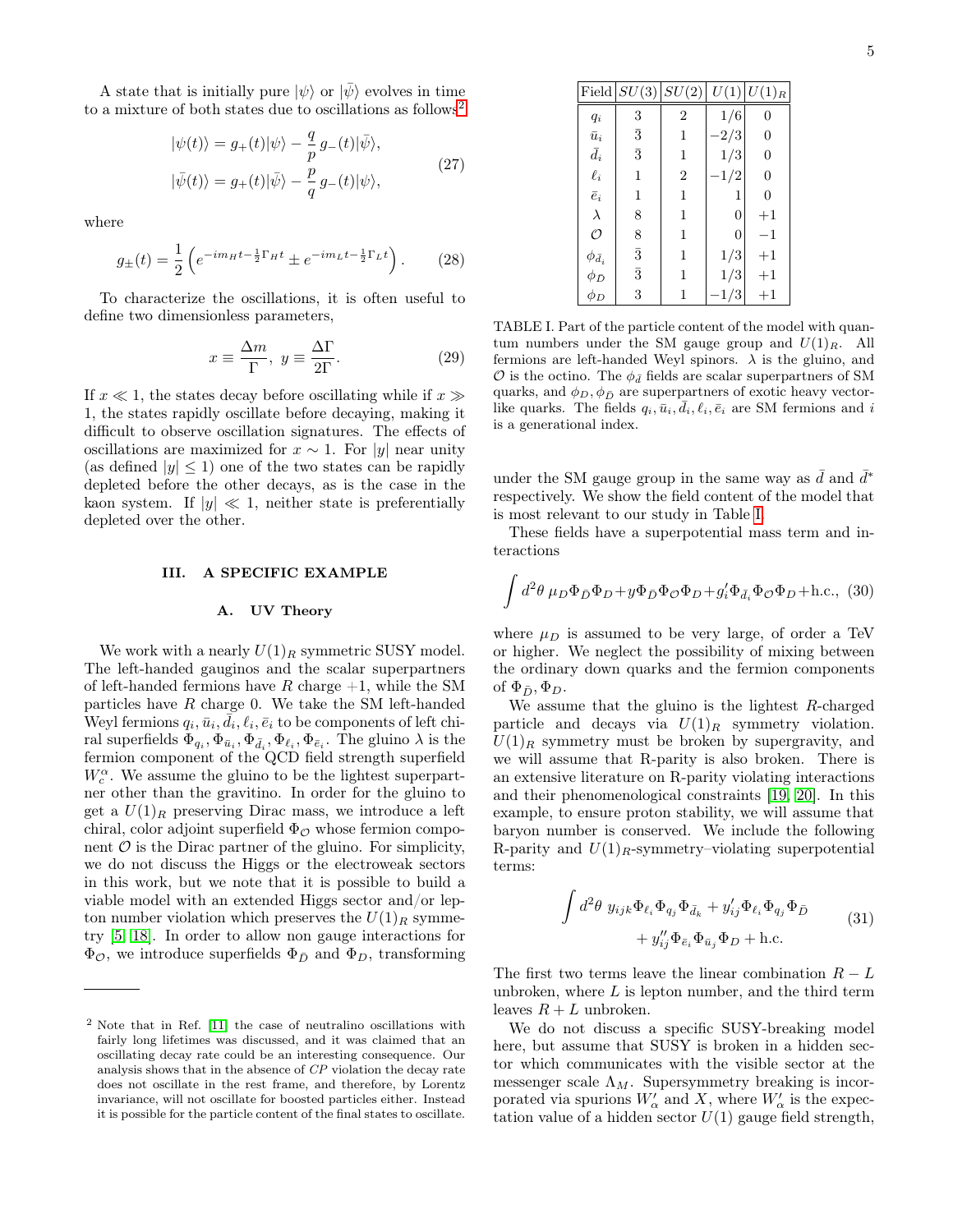and X is the expectation value of a hidden sector chiral superfield. We set

$$
W'_{\alpha} = D\theta_{\alpha},
$$
  
\n
$$
X = F\theta^2,
$$
\n(32)

where  $D$  and  $F$  are SUSY-breaking order parameters which are  $U(1)_R$  neutral. We assume that X transforms nontrivially under some symmetry of the SUSY-breaking sector. Because X is not a singlet, there can be no  $U(1)<sub>R</sub>$ symmetry–violating Majorana gaugino mass terms from spurions such as  $\int d^2\theta \, (X/\Lambda_M) \, W_\alpha W^\alpha$  where  $W_\alpha$  is a SM gauge field strength superfield. The Dirac gluino mass arises from the spurion term

$$
\int d^2\theta \frac{c W_{\alpha}'}{\Lambda_M} W_c^{\alpha} \Phi_{\mathcal{O}} + \text{h.c.},\tag{33}
$$

where  $c$  is a dimensionless parameter, giving

<span id="page-5-0"></span>
$$
m_D = \frac{cD}{\Lambda_M} \ . \tag{34}
$$

Majorana mass terms for the gauginos and scalar  $\phi_D$ ,  $\phi_{\bar{D}}$ mixing will be generated from anomaly mediation [\[10\]](#page-10-9), which gives, e.g. a Majorana gluino mass,

<span id="page-5-1"></span>
$$
m_{\lambda} = \frac{\beta_s}{g_s} m_{3/2} \tag{35}
$$

and scalar mass mixing term,

$$
m_{3/2}\mu_D\phi_D\phi_{\bar{D}} + \text{h.c.},\tag{36}
$$

where  $\beta_s$  is the beta function for the QCD coupling  $g_s$ .  $m_{3/2} \sim (D + F)/M_{\text{Pl}}$  is the gravitino mass with  $M_{\text{Pl}}$ the Planck scale. Note that we must assume that  $m_{3/2}$  is small in order to have an approximate  $U(1)_R$  symmetry, so  $\Lambda_M$  must be well below the Planck scale. The spurion X can give rise to SUSY-breaking scalar masses via operators

$$
\int d^4\theta \frac{X^{\dagger} X}{\Lambda_M^2} \left( c_{ij} \Phi_{\bar{d}_i}^{\dagger} \Phi_{\bar{d}_j} + c_i \Phi_{\bar{D}}^{\dagger} \Phi_{\bar{d}_i} + c_{\bar{D}} \Phi_{\bar{D}}^{\dagger} \Phi_{\bar{D}} + c_D \Phi_{\bar{D}}^{\dagger} \Phi_{D} \right) ,
$$
\n(37)

where  $c_{ij}, c_i, c_D, c_{\bar{D}}$  are dimensionless parameters. We will assume a modest hierarchy of supersymmetry breaking terms,

$$
D < F,\tag{38}
$$

so that in general scalar masses are larger than gaugino masses. A Majorana mass term for  $\mathcal O$  could arise from a  $U(1)<sub>R</sub>$ -violating superpotential term

<span id="page-5-2"></span>
$$
\int d^2\theta \ m_{\mathcal{O}} \Phi_{\mathcal{O}}^2 + \text{h.c.}
$$
 (39)

Note that as we assume all  $U(1)_R$ -violating terms are small,

$$
m_{\mathcal{O}} \ll m_D. \tag{40}
$$

A possible explanation for the small size of this term is that O could be part of an approximately  $\mathcal{N}=2$  supersymmetric gauge or gauge/Higgs sector [\[7,](#page-10-6) [9,](#page-10-8) [21\]](#page-10-20).

Supersymmetry breaking may also provide the supersoft terms [\[9\]](#page-10-8)

$$
\int d^2\theta \frac{W^{\prime \alpha} W_{\alpha}'}{\Lambda_M^2} (c_{\mathcal{O}\mathcal{O}} \Phi_{\mathcal{O}}^2 + c_{D\bar{d}_1} \Phi_{D} \Phi_{\bar{d}_1}) + \text{h.c.},
$$
\n(41)

where  $c_{\mathcal{O}\mathcal{O}}$ ,  $c_{D\bar{D}}$ ,  $c_{D\bar{d}_i}$  are dimensionless parameters. These give scalar mass mixing terms, including

$$
\left(B_{D\bar{D}}^2\phi_D\phi_{\bar{D}} + B_{D\bar{d}_i}^2\phi_D\phi_{\bar{d}_i}\right) + \text{h.c.},\tag{42}
$$

with

$$
B_{D\bar{D}}^2 = \frac{c_{D\bar{D}}D^2}{\Lambda_M^2}, \quad B_{D\bar{d}_i}^2 = \frac{c_{D\bar{d}_i}D^2}{\Lambda_M^2} \ . \tag{43}
$$

Our assumption of relatively large  $F$  term contributions to scalar masses solves the negative scalar mass squared problem [\[22\]](#page-10-21), preserves the  $U(1)_R$  solution to the SUSY CP problem, but does not address the SUSY flavor problem. We assume the latter is addressed by an approximate flavor symmetry of the messenger interactions, leading to

$$
c_{ij} = c_{\bar{d}} \delta_{ij} + \text{small} \tag{44}
$$

and

$$
c_i, c_{D\bar{d}_i} \ll c_{\bar{d}}.
$$
\n
$$
(45)
$$

Thus the  $\phi_{\bar{d}_k}$  are nearly degenerate, with mass squared

$$
m_{\bar{\phi}_{d_k}}^2 \approx \frac{c_{\bar{d}} F^2}{\Lambda_M^2} \ . \tag{46}
$$

We assume

$$
\mu_D > \frac{F}{\Lambda_M} \tag{47}
$$

so that  $\phi_D, \phi_{\bar{D}}$  are nearly degenerate with mass  $\mu_D$ . We also note that there is a supersymmetry-breaking mixing term between the  $\phi_{\bar{d}_k}$  and  $\phi_{\bar{D}}$ ,

$$
\mathcal{L} \supset -\tilde{m}_k^2 \phi_{\bar{d}_k} \phi_{\bar{D}}^* + \text{h.c.},\tag{48}
$$

with

$$
\tilde{m}_k^2 = \frac{c_k F^2}{\Lambda_M^2} \tag{49}
$$

assumed to be small.

The supersymmetric gauge interactions contain the Yukawa couplings

$$
\mathcal{L} \supset -\sqrt{2}g_s\bar{d}_i\lambda^at^a\phi_{\bar{d}_i}^* + \text{h.c.}
$$
 (50)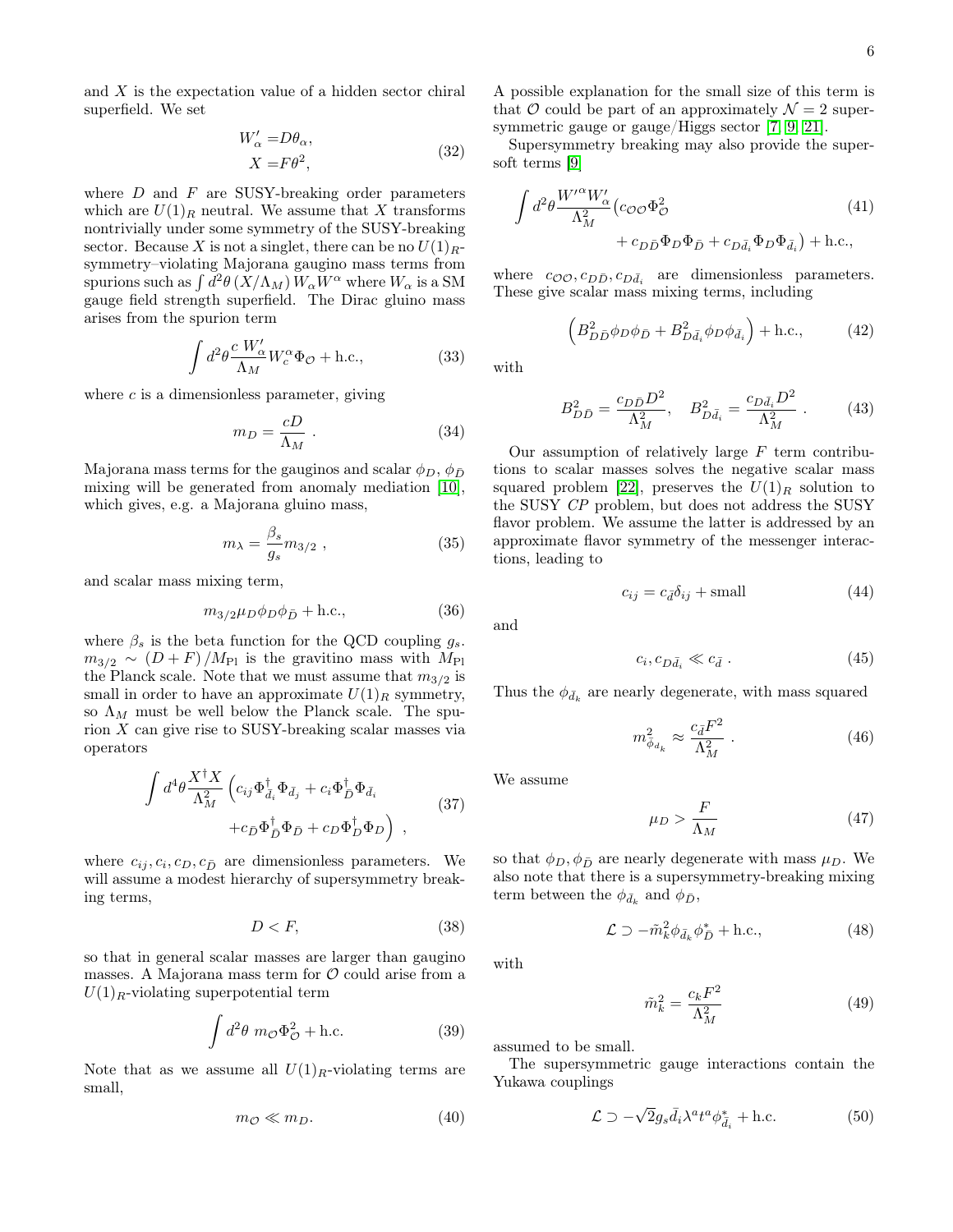and the superpotential terms contain the interactions

$$
\mathcal{L} \supset -g_i' \bar{d}_i \mathcal{O}^a t^a \phi_D - y_{ijk} \ell_i q_j \phi_{\bar{d}_k} \n- y_{ij}' \ell_i q_j \phi_{\bar{D}} - y_{ij}'' \bar{e}_i^* \bar{u}_j^* \phi_D^* + \text{h.c.}
$$
\n(51)

While the flavor-violating terms  $B_{D\bar{d}_k}^2$  and  $\tilde{m}_k^2$  can be suppressed at tree-level by a flavor symmetry as we assume, they are generated at one-loop and proportional to  $y_{ijk}y'_{ij}B^2_{D\bar{D}}$  and  $y_{ijk}y'_{ij}$ , respectively.

# B. Effective Four Fermion Theory for Gluino Decays

Now we assume that all the squarks are heavy and can be integrated out. Using a mass insertion approximation for the small scalar mixing terms and neglecting the gravitino mass, the resulting effective 4-fermi Lagrangian for the gluino interactions is approximately

<span id="page-6-0"></span>
$$
\mathcal{L}_{\text{eff}} = G_{ijk} \lambda \ell_i q_j \bar{d}_k + G'_{ijk} \mathcal{O} \ell_i q_j \bar{d}_k +
$$
  

$$
G''_{ijk} \mathcal{O} \bar{e}_i^* \bar{u}_j^* \bar{d}_k + G'''_{ijk} \lambda \bar{e}_i^* \bar{u}_j^* \bar{d}_k + \text{h.c.},
$$
 (52)

where we have suppressed color indices and

$$
G_{ijk} = \frac{\sqrt{2}g_s y_{ijk}}{m_{\phi_d}^2} , \quad G'_{ijk} = \frac{g'_k y'_{ij} B_{D\bar{D}}^2}{\mu_D^4} , \qquad (53)
$$

$$
G_{ijk}^{\prime\prime}=\frac{g_{k}^{\prime}y_{ij}^{\prime\prime}}{\mu_{D}^{2}}~,~~G_{ijk}^{\prime\prime\prime}=\frac{\sqrt{2}g_{s}y_{ij}^{\prime\prime}(\tilde{m}_{k}^{2}B_{D\bar{D}}^{2}+\mu_{D}^{2}B_{D\bar{d}_{k}}^{2})}{m_{\phi_{\bar{d}}}^{2}\mu_{D}^{4}}
$$

We have assumed a flavor symmetry such that  $B^2_{D\bar d_k}$  and  $\tilde{m}_k^2$  are loop-suppressed so we might expect that  $\tilde{G}_{ijk}^{\prime\prime\prime}$  is somewhat smaller than the others.

# C. Pseudo-Dirac Gluino Oscillations

In this section we use the machinery from Sec. [II](#page-1-0) with our specific model. In the toy model the scalar field  $\phi$  was light so that the gluino decayed to a scalar and a fermion. However, in this specific model the squarks are heavier than the gluino so the relevant decays are to 3-body final states through the 4-fermi operators in Eq. [\(52\)](#page-6-0). Therefore, the one-loop corrections to the gluino self-energy (as seen in Fig. [2\)](#page-3-0) are real. Absorptive contributions to the Hamiltonian occur at two-loop order through diagrams like the one shown in Fig. [3.](#page-6-1) We continue to ignore the chirality-flipping two-point functions,  $\Omega$ , since they are proportional to light fermion masses.

For simplicity we will consider an example where there are only two relevant 4-fermi operators, assuming that  $G_{211} \equiv \tilde{G}_{\lambda}$  and  $G'_{211} \equiv \tilde{G}_{\mathcal{O}}$  dominate in Eq. [\(52\)](#page-6-0),<sup>[3](#page-6-2)</sup> lead-



<span id="page-6-1"></span>FIG. 3. Two-loop corrections to the two-point functions,  $\Xi_{ij}$ , for  $i, j = \lambda, \mathcal{O}$ , that arise due to the couplings in Eq. [\(54\)](#page-6-3).

ing to the effective Lagrangian

<span id="page-6-3"></span>
$$
\mathcal{L}_{\text{eff}} = \tilde{G}_{\lambda} \lambda \bar{d} q_1 \ell_2 + \tilde{G}_{\mathcal{O}} \mathcal{O} \bar{d} q_1 \ell_2 + \text{h.c.},\tag{54}
$$

suppressing gauge indices.

The imaginary part of the diagram in Fig. [3](#page-6-1) is found to be

$$
\Im\left(\frac{\Xi_{ij}}{\tilde{G}_i\tilde{G}_j^*}\right) = \frac{2p^4}{3\left(16\pi\right)^3} \tag{55}
$$

for  $i, j = \lambda, \mathcal{O}$ . Following the discussion in Sec. [II,](#page-1-0) in the presence of these interactions, the Hamiltonian for the pseudo-Dirac gluino is

$$
H = M - \frac{i}{2}\Gamma
$$
 (56)

with

.

<span id="page-6-4"></span>
$$
\mathbf{M} = \begin{pmatrix} M_D & M_M \\ M_M^* & M_D \end{pmatrix},
$$
  
\n
$$
\mathbf{\Gamma} \simeq \begin{pmatrix} \Gamma_0 & 0 \\ 0 & \Gamma_0 \end{pmatrix}
$$
  
\n
$$
+ \frac{M_D^5}{12 (8\pi)^3} \begin{pmatrix} |\tilde{G}_{\lambda}|^2 + |\tilde{G}_{\mathcal{O}}|^2 & 2\tilde{G}_{\lambda}^* \tilde{G}_{\mathcal{O}} \\ 2\tilde{G}_{\lambda} \tilde{G}_{\mathcal{O}}^* & |\tilde{G}_{\lambda}|^2 + |\tilde{G}_{\mathcal{O}}|^2 \end{pmatrix}.
$$
\n(57)

 $\Gamma_0$  represents possible contributions to the decay width that involve  $\lambda$  (or possibly  $\mathcal{O}$ ) that do not arise from op-erators in Eq. [\(54\)](#page-6-3) and do not break the  $U(1)_R$  symmetry, such as decays to a gluon and gravitino. The masses in  $M$  are the renormalized two-loop values such that the gluino and octino form nearly Dirac fermions with masses  $M_D \pm |M_M|$  (ignoring any width difference). The Dirac mass is multiplicatively renormalized from its tree-level value in Eq. [\(34\)](#page-5-0), leading to  $M_D \simeq m_D$ . At tree-level the Majorana mass,  $M_M$ , is  $m^*_{\lambda} + m_{\mathcal{O}}$  from Eqs. [\(35\)](#page-5-1) and [\(39\)](#page-5-2). It also receives one-loop contributions proportional to the Dirac mass and  $U(1)_R$ -violating terms,

$$
\delta_M \sim \frac{g_s g_k'}{(4\pi)^2} \left( \frac{\tilde{m}_k^2 B_{D\bar{D}}^2 + \mu_D^2 B_{D\bar{d}_k}^2}{\mu_D^4} \right) M_D. \tag{58}
$$

<span id="page-6-2"></span><sup>&</sup>lt;sup>3</sup> Due to our assumption of a flavor symmetry, we expect that  $G_{ijk}^{\prime\prime\prime}$ is loop-suppressed. Since  $\mathbb{CP}$ -violating effects involving the lepton singlet final state are proportional to  $G''G'''$ , this makes the lepton doublet final state that we have chosen more interesting.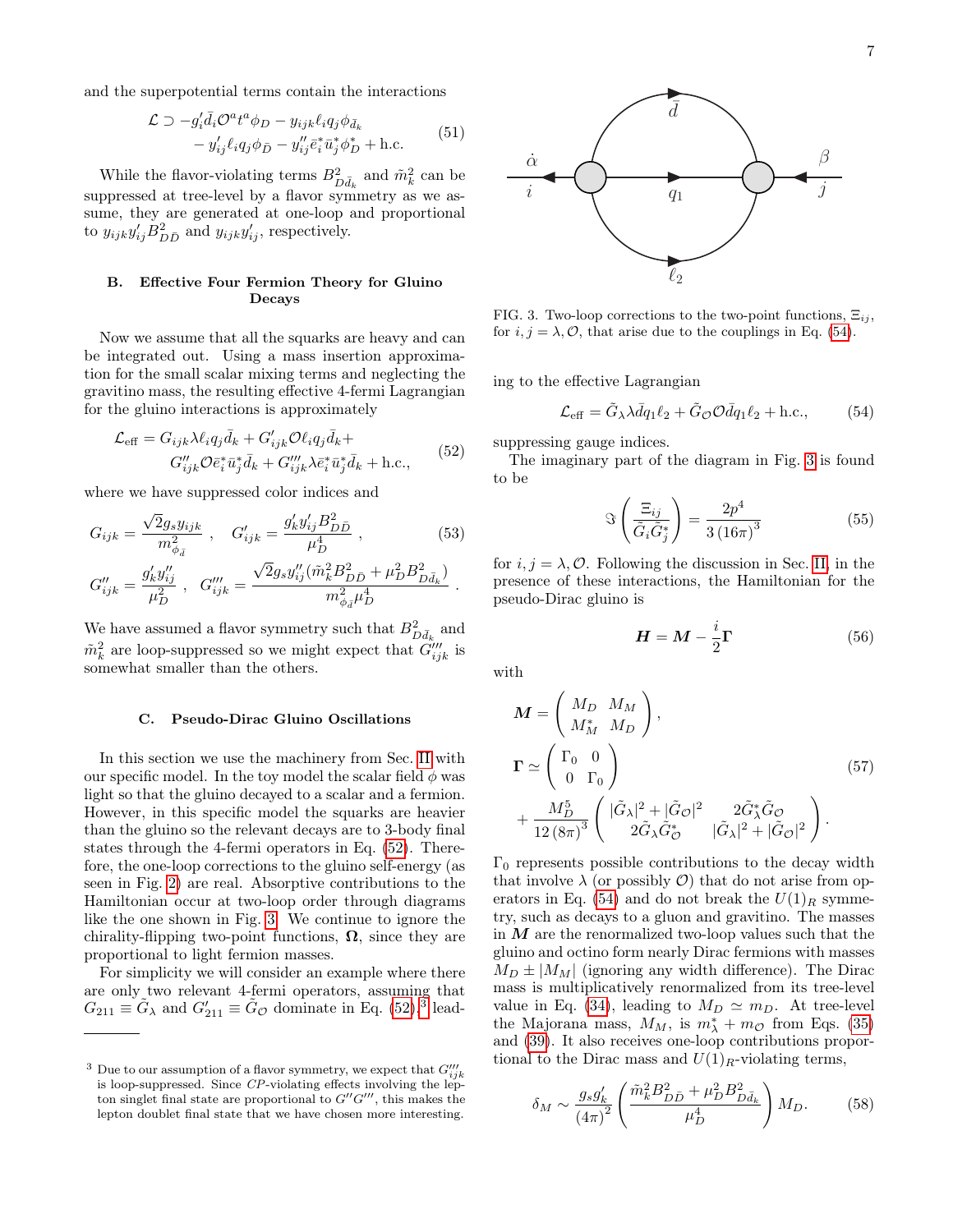Since we have assumed a flavor-symmetry so that  $B^2_{D\bar d_k}$ and  $\tilde{m}_k^2$  are loop-suppressed, this is effectively a two-loop contribution to the mass.

# <span id="page-7-0"></span>IV. CP VIOLATION IN PSEUDO-DIRAC FERMION OSCILLATIONS

Particle-antiparticle oscillations can enhance the observable effects of CP-violating phases, via interference between the phases in oscillations and decay amplitudes. Here we consider a possible charge asymmetry between like sign dimuons that may be produced in gluino decays as a possibly observable example. Like sign dileptons are a standard SUSY signal [\[23,](#page-10-22) [24\]](#page-10-23) and can exhibit a charge asymmetry at a pp collider like the LHC when the squarks are lighter than the gluino [\[24\]](#page-10-23), while in our scenario the gluino is lighter than the squarks. Since the interactions that produce a pair of pseudo-Dirac gluinos conserve  $U(1)_R$ , initially a pair of  $R = +1$  and  $R = -1$ states are produced. We denote the amplitude for a state with  $U(1)_R$  charge R to decay to  $\mu^{\pm}$  as  $\mathcal{M}_R^{\pm}$ . Note that  $\mathcal{M}^+$  can arise from the couplings  $G_{2jk}, G'''_{2jk}$  in Eq. [\(52\)](#page-6-0), while  $\mathcal{M}^-_-$  can arise from their hermitian conjugates. At tree level, and neglecting final state interactions, we expect no direct CP violation, and may assume

<span id="page-7-2"></span>
$$
\mathcal{M}^-_- = \mathcal{M}^{+*}_+ \ . \tag{59}
$$

Similarly,  $\mathcal{M}^{\pm}_{-}$  is proportional to the couplings  $G'_{2jk}, G''_{2jk}$ and  $\mathcal{M}_+^-$  to their conjugates. Assuming no direct  $\overline{CP}$ violation gives

<span id="page-7-3"></span>
$$
\mathcal{M}^+_- = \mathcal{M}^{-*}_+ \ . \tag{60}
$$

CP violation due to interference between a decay with mixing and without mixing is only possible when either R charge state can decay into an indistinguishable final state. Since the  $G, G'$  operators tend to produce different helicities than the  $G''$ ,  $G'''$  operators,  $CP$  violation from interference will be maximized when either the  $G-G'$  or the  $G''$ - $G'''$  pair dominate, and when the quark flavor dependence of the different couplings is the same. In the following analysis we assume that the final states produced by the  $\mathcal{M}^+_+$  decay amplitudes are indistinguishable from those produced by the  $\mathcal{M}^+_-$  amplitudes, and the final states from  $\mathcal{M}_+^-$  are indistinguishable from those due to  $\mathcal{M}^-$ .

Using Eq. [\(27\)](#page-4-3), we find that a state with  $R = +1$  at  $t = 0$  decays into  $\mu^{\pm}$  at time t with an amplitude of

$$
A_{+}^{\pm}(t) = g_{+}(t) \mathcal{M}_{+}^{\pm} - \frac{p}{q} g_{-}(t) \mathcal{M}_{-}^{\pm} ,\qquad (61)
$$

and an initial  $R = -1$  state decays into  $\mu^{\pm}$  at time t with an amplitude of

$$
A_{-}^{\pm}(t) = g_{+}(t) \mathcal{M}_{-}^{\pm} - \frac{q}{p} g_{-}(t) \mathcal{M}_{+}^{\pm} . \tag{62}
$$

It is possible that the oscillation length is too short to be directly observable for gluino decays. However, interference between decays with and without mixing can still produce sizable observable CP violation when the oscillation and decay times are similar. Assuming initial incoherent production of a pair of gluinos with opposite R charges, the number of resulting like-sign pairs of positively charged muons,  $N^{++}$ , versus negatively charged muons,  $N^{--}$ , where

$$
N^{\pm \pm} \propto \left[ \int_0^\infty dt \left| A_+^\pm(t) \right|^2 \right] \times \left[ \int_0^\infty dt \left| A_-^\pm(t) \right|^2 \right], \quad (63)
$$

can exhibit a nonzero asymmetry,

<span id="page-7-5"></span><span id="page-7-4"></span><span id="page-7-1"></span>
$$
A \equiv \frac{N^{++} - N^{--}}{N^{++} + N^{--}}.\tag{64}
$$

Also of interest is the total fraction of same sign muon decays,

$$
R \equiv \frac{N^{++} + N^{--}}{N^{+-} + N^{-+} + N^{++} + N^{--}},\tag{65}
$$

where we calculate the number of opposite sign muon decays in an analogous way to Eq. [\(63\)](#page-7-1). Below, we show approximate expressions for  $A$  and  $R$  in some physically relevant limits.

If the total decay width of the pseudo-Dirac particles is dominated by final states that do not include muons and do not break the  $U(1)_R$ , then we can ignore the width difference between the states,  $\Delta\Gamma$ , and take  $|q/p| =$ 1. This corresponds to  $\Gamma_0 \gg \Gamma$  in Eq. [\(57\)](#page-6-4). Then the asymmetry can be expressed as

$$
A \simeq \frac{4xr(1-r^2)\sin\beta}{(1+x^2)^2(1+r^2)^2 - (1-r^2)^2 - 4x^2r^2\sin^2\beta},
$$
\n(66)

where  $x$  is related to the mass difference as in Eq. [\(29\)](#page-4-4) and we assume no direct  $\mathbb{CP}$  violation as in Eqs. [\(59\)](#page-7-2) and [\(60\)](#page-7-3). We have defined a reparameterization-invariant phase,

$$
\beta \equiv \arg\left(\frac{q}{p}\frac{\mathcal{M}_{+}^{+}}{\mathcal{M}_{-}^{+}}\right),\tag{67}
$$

and a ratio of amplitudes,

$$
r \equiv \frac{|\mathcal{M}_{+}^{+}|}{|\mathcal{M}_{-}^{+}|} \,. \tag{68}
$$

In the same limit the ratio of same sign muon decays is

$$
R \simeq \frac{1}{2} \left[ 1 - \frac{\left(1 - r^2\right)^2}{\left(1 + x^2\right)^2 \left(1 + r^2\right)^2 - 4x^2 r^2 \sin^2 \beta} \right]. \tag{69}
$$

For  $x \geq r$ , as we would expect without fine-tuning, the product of the asymmetry and the fraction of same sign decays is approximately

$$
A \times R \simeq \frac{2xr\sin\beta}{\left(x^2 + 1\right)^2}.\tag{70}
$$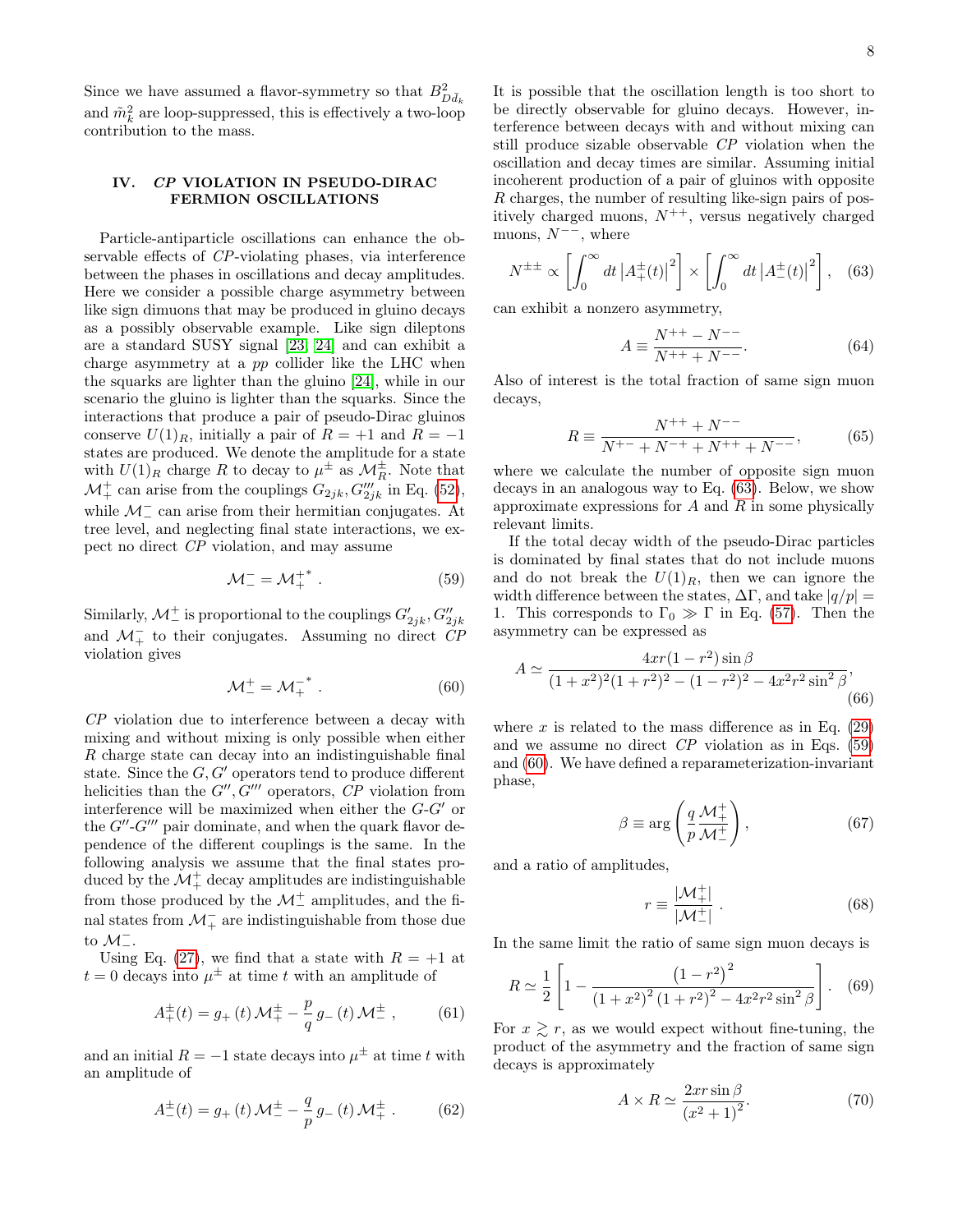In the benchmark model we will consider in Sec. [V,](#page-8-0) the final states involving muons common to both  $R = \pm 1$ states dominate the total width, which corresponds to  $\Gamma_0 \ll \Gamma$  in Eq. [\(57\)](#page-6-4), and we can no longer ignore the width difference or the deviation of  $|p/q|$  from unity. In this case,  $\Delta \Gamma$ ,  $|p/q| - 1 \propto r$ . For  $r < 2M_M/\Gamma$ , which we expect is the case in the absence of fine-tuning, we can write the asymmetry as

$$
A \simeq \frac{4r}{x} \left( \frac{x^2 + 3}{x^2 + 2} \right) \sin \beta, \tag{71}
$$

and the fraction of same sign decays as

$$
R \simeq \frac{x^2}{2} \frac{x^2 + 2}{(x^2 + 1)^2}.
$$
 (72)

The asymmetries that we have expressed above can be significant for a fairly wide range of parameters, and the product of the asymmetry and the fraction of same sign decays is typically of order  $x r \sin \beta$ . We also note that when  $r$  is close to one,  $A$  is suppressed for any value of  $\Delta\Gamma$  and  $|p/q|$ .

# <span id="page-8-0"></span>V. BENCHMARK MODEL ESTIMATES

Here we give sample parameters which allow for sizable CP violation in gluino decays. The distinctive final state that the gluino decays into through  $\mathcal{L}_{\text{eff}}$  in Eq. [\(54\)](#page-6-3),  $\mu jj$ is subject to leptoquark searches at the LHC [\[25\]](#page-11-0).[4](#page-8-1) The very strong constraints from CMS on second generation leptoquarks using 20 fb<sup>-1</sup> of 8 TeV data [\[28\]](#page-11-1) suggest that a gluino that decays with an  $O(1)$  branching fraction to this final state should be heavy enough to be out of reach at 8 TeV. We therefore choose a benchmark gluino mass of 1.6 TeV, out of the reach of this search as well as standard SUSY searches involving missing energy. At next-to-leading order in QCD including next-to-leadinglogarithmic threshold corrections, assuming the squarks are decoupled, the cross section for a 1.6 TeV Dirac gluino pair production in pp collisions is 16 fb (0.4 fb) at 13 TeV (8 TeV) center-of-mass energy, with an uncertainty on the order of 15-20% [\[29\]](#page-11-2), which is in agreement with the limit from [\[28\]](#page-11-1) given a 100% branching to  $\mu j j$ .

The following estimate shows that we do not expect an observably long lifetime for the gluino unless  $x \gg 1$ , in which case CP violation from interference between mixing and decay becomes suppressed. The mass splitting from anomaly mediation is proportional to the gravitino mass, while the rate for decay into a gluon and gravitino is inversely proportional to the square of the gravitino mass. We cannot take the mass splitting to be small

without taking the gravitino light or fine-tuning, however if we take the gravitino mass to be too small the gluino will decay too fast to oscillate. The rate for a gluino of mass  $M_D$  to decay to a gluon and gravitino is [\[30\]](#page-11-5)

<span id="page-8-4"></span>
$$
\Gamma_{g\tilde{G}} = \frac{M_D^5}{12M_{\rm Pl}^2 m_{3/2}^2} \tag{73}
$$

<span id="page-8-2"></span>which gives  $\Gamma_{q\tilde{G}} \sim 60$  eV for a 1.6 TeV gluino mass and 10 eV gravitino. From Eq. [\(35\)](#page-5-1), a gravitino mass of 10 eV would give a mass splitting from anomaly mediation of about 0.4 eV. We therefore can only have comparable oscillation and decay rates when the gravitino is heavier than a few eV and the gluino width is greater than about an eV.

<span id="page-8-3"></span>We consider a gluino width of 300 eV and assume the gravitino branching fraction is small, so that the decays are dominated by the effective operators of Eq. [\(54\)](#page-6-3). For a 1.6 TeV gluino this width corresponds to

$$
\sqrt{|\tilde{G}_{\lambda}|^2 + |\tilde{G}_{\mathcal{O}}|^2} \sim \frac{1}{(21 \text{ TeV})^2}.
$$
 (74)

Taking  $\mu_D = 5$  TeV,  $m_{\phi_d} = 4$  TeV,  $|g'_1| = |y'_{21}| = 0.3$ ,  $y_{211} = 0.02$ , and  $|B_{D\bar{D}}^2| = (1.25 \text{ TeV})^2$  gives

$$
|\tilde{G}_{\lambda}| = \frac{1}{(21 \text{ TeV})^2}, \ |\tilde{G}_{\mathcal{O}}| = \frac{1}{(56 \text{ TeV})^2} . \tag{75}
$$

Given scalar masses of this size, these values of the Rparity–violating couplings  $y_{211}$  and  $y'_{21}$  are in agreement with limits from charged pion decays and neutrino scat-tering [\[20\]](#page-10-19). The ratio  $r$  is

$$
r = \frac{|\mathcal{M}_{+}^{+}|}{|\mathcal{M}_{-}^{+}|} = \frac{|\tilde{G}_{\mathcal{O}}|}{|\tilde{G}_{\lambda}|} = 0.14.
$$
 (76)

We work in a basis where we have rotated the Majorana mass to be real. The phase  $\phi_{\Gamma} \equiv \arg \Gamma_{12}$  is a free parameter and is related to the physical phase in this basis as  $\phi_{\Gamma} \simeq \beta + \pi$ . Loop corrections to the  $U(1)_{R}$ breaking gaugino mass splitting are effectively at the two loop level, due to our assumption of a flavor symmetry suppressing  $\tilde{m}_k$  and  $B_{D\bar{d}_k}$ , and are of order rΓ. This means that without fine-tuning,  $M_M \simeq x\Gamma/2 \gtrsim r\Gamma$ . The particular value, however, depends on the gravitino mass and is a free parameter. Taking the mass splitting to be 200 eV and  $\phi_{\Gamma} = -\pi/3$  gives a dimuon asymmetry

$$
A \simeq 0.8,\tag{77}
$$

and a fraction of same sign events of  $R \simeq 0.25$ . Given the production cross sections above, we therefore expect about 400 (2) same sign muon pair events in 100  $fb^{-1}$  of data at 13 TeV (20 fb<sup> $-1$ </sup> at 8 TeV). This event rate could allow for  $O(10\%)$  asymmetries to be probed.

In Fig. [4,](#page-9-1) we show the asymmetry for the parameters specified above, allowing the mass splitting to vary, as well as the approximate expression for the asymmetry

<span id="page-8-1"></span><sup>&</sup>lt;sup>4</sup> This scenario could lead to a  $\ell \ell$  + jets signal for  $\ell = e, \mu, \tau$ , an intriguing possibility in light of recent excesses in leptoquark [\[26\]](#page-11-3) and right-handed charged gauge boson [\[27\]](#page-11-4) searches.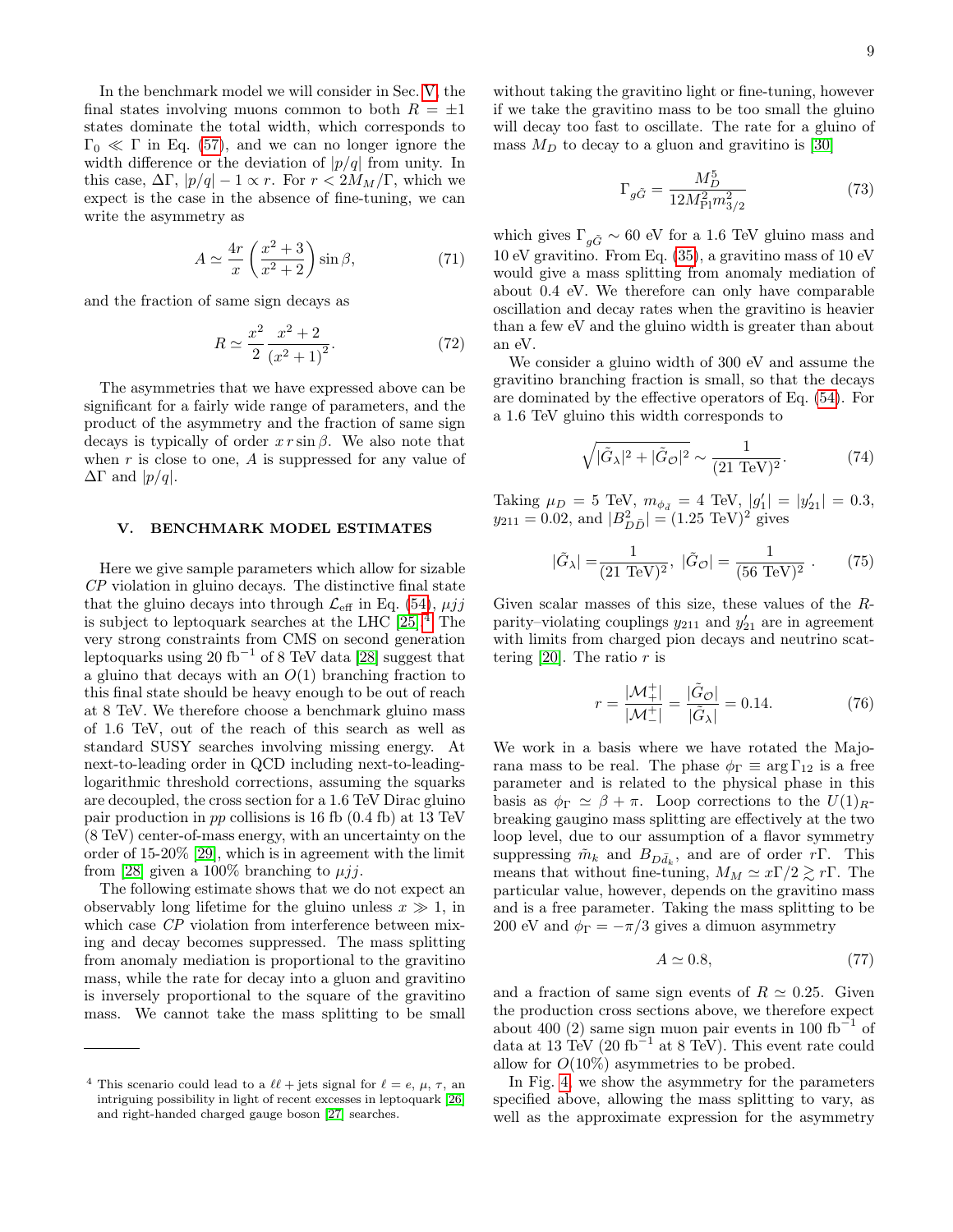

<span id="page-9-1"></span>FIG. 4. The same sign dimuon asymmetry, A, of pseudo Dirac gluino decays as defined in Eq. [\(64\)](#page-7-4) (upper/black solid curve) and the approximate expression for  $A$  in Eq. [\(71\)](#page-8-2) (upper/black dashed curve) along with the product of A and the ratio of same sign muon decays,  $R$ , defined in Eq. [\(65\)](#page-7-5) (lower/red solid curve) and the product of the approximate expressions for A [Eq. [\(71\)](#page-8-2)] and R [Eq. [\(72\)](#page-8-3)] (lower/red dashed curve) as functions of  $2M_M/\Gamma \simeq x = \Delta m/\Gamma$ . We have taken  $\Gamma = 300 \text{ eV}, r = 0.14, \text{ and } \phi_{\Gamma} = -\pi/3.$ 

from Eq. [\(71\)](#page-8-2). We also show the product of the asymmetry and the ratio of same sign decays and the product of the approximate expressions in Eqs. [\(71\)](#page-8-2) and [\(72\)](#page-8-3).

Note that assuming this gluino mass splitting is dominated by the anomaly-mediated contribution gives a gravitino mass of about 5 keV, which could make the gravitino an interesting warm dark matter candidate. A 5 keV gravitino mass gives a branching fraction for the gluino to gluon plus gravitino of  $0.8 \times 10^{-6}$ .

### <span id="page-9-0"></span>VI. SUMMARY AND OUTLOOK

This paper is the first to study the possibility of CP violation in the decays of oscillating pseudo-Dirac fermions. We set up the effective Hamiltonian, and show that it takes the same form as the one used for decays of oscillating mesons. We then consider a particular example, chosen to have the distinctive signature of an asymmetry between pairs of positively and negatively charged muons produced from gluino decays. Similar phenomena are possible for a pseudo-Dirac neutralino. We note that order one asymmetries in like sign dilepton events are possible.

Another possibility for heavy decaying pseudo-Dirac fermions is a supersymmetric theory (not necessarily containing an approximate  $U(1)_R$  symmetry or pseudo-Dirac gauginos) with squarks as the lightest superpartners, in which case the squarks may hadronize as mesinos before they decay via R-parity violation. CP violation from interference between oscillation and decays would be a generic feature of mesino decays as well.

Besides the unusual signature, our example was motivated by the  $U(1)_R$  symmetry solution to the SUSY CP problem, and the potential to obtain large CP violation for baryogenesis which is not constrained by electric dipole moments. If the lightest particle of the MSSM (besides the gravitino) is a pseudo-Dirac fermion which decays primarily via R-parity violation, CP violation in the decays could produce either a baryon asymmetry or a lepton asymmetry which gets converted by anomalous weak processes into a baryon asymmetry. If such a particle could also be produced in a collider, then the CP violation responsible for baryogenesis could potentially be directly observed.

#### ACKNOWLEDGMENTS

We thank Sean Tulin and Yuhsin Tsai for helpful discussions. We also thank Mark Goodsell for pointing out a factor of two in Eq. [\(73\)](#page-8-4) in an earlier version of this manuscript. This work was supported in part by the U.S. Department of Energy under Grant No. DE-FG02- 96ER40956. DM also acknowledges the Aspen Center for Physics, funded by NSF Grant No. 1066293, where part of this work was completed.

#### Appendix A: Strong Interactions and Decoherence

Whether strong interactions decohere the color adjoint fermions can be analyzed by considering the time evolution of the density matrix (see Ref. [\[31\]](#page-11-6) for a detailed derivation and discussion of this formalism),

$$
\rho = \sum_{i,j=\psi,\bar{\psi}} |i\rangle\langle j|,\tag{A1}
$$

which normally evolves in time as

$$
\frac{\partial \rho}{\partial t} = -i [\mathbf{H}, \rho], \tag{A2}
$$

where  $H$  is the Hamiltonian. Including scattering off of sources of color charge (e.g. quarks,  $\psi q \rightarrow \psi q$  and  $\psi q \rightarrow \psi q$  modifies the evolution equation to

<span id="page-9-2"></span>
$$
\frac{\partial \rho}{\partial t} = -i[H, \rho] - \frac{\kappa}{2} [N, [N, \rho]]. \tag{A3}
$$

 $\kappa > 0$  parameterizes the strength of the interaction and N is a matrix given by  $N = \text{diag}(1, \pm 1)$ . The sign of the last term in  $N$  is determined by the transformation of the interaction Lagrangian under charge conjugation, C, of only the color adjoints in question,  $\psi \leftrightarrow \bar{\psi}$ ,  $\mathcal{L}_{int} \rightarrow \pm \mathcal{L}_{int}$ . If this is a minus sign, the interactions can distinguish between particle and antiparticle and the last term of Eq. [\(A3\)](#page-9-2) becomes

$$
[\boldsymbol{N},[\boldsymbol{N},\boldsymbol{\rho}]] \propto \begin{pmatrix} 0 & \rho_{\psi\bar{\psi}} \\ \rho_{\bar{\psi}\psi} & 0 \end{pmatrix} . \tag{A4}
$$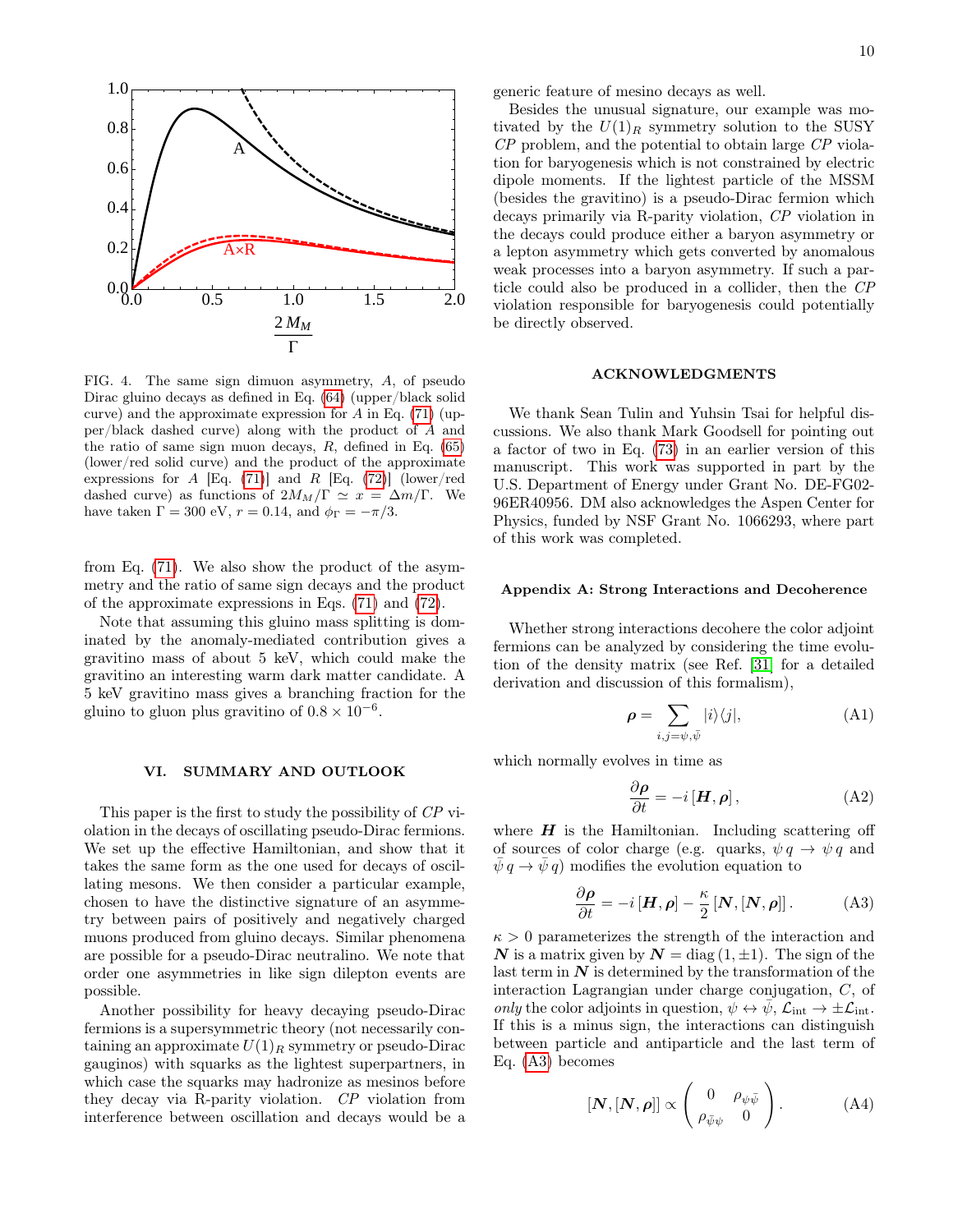This causes decoherence and can suppress oscillations. However, if the interactions cannot tell the difference between  $\psi$  and  $\bar{\psi}$  then N is the identity matrix so the last term in Eq. [\(A3\)](#page-9-2) vanishes and coherent oscillations can occur.

In the case we consider, the interactions can be written simply as

$$
\mathcal{L}_{\text{int}} = ig_s \bar{\psi} T^a \gamma^\mu \psi J_\mu^a. \tag{A5}
$$

- <span id="page-10-0"></span>[1] V. Kuzmin, V. Rubakov, and M. Shaposhnikov, [Phys.](http://dx.doi.org/10.1016/0370-2693(85)91028-7) Lett. B 155[, 36 \(1985\).](http://dx.doi.org/10.1016/0370-2693(85)91028-7)
- <span id="page-10-1"></span>[2] P. Huet and E. Sather, [Phys. Rev. D](http://dx.doi.org/10.1103/PhysRevD.51.379) 51, 379 (1995), [arXiv:hep-ph/9404302 \[hep-ph\];](http://arxiv.org/abs/hep-ph/9404302) M. Gavela, P. Hernandez, J. Orloff, O. Pene, and C. Quimbay, [Nucl. Phys. B](http://dx.doi.org/ 10.1016/0550-3213(94)00410-2) 430[, 382 \(1994\),](http://dx.doi.org/ 10.1016/0550-3213(94)00410-2) [arXiv:hep-ph/9406289 \[hep-ph\].](http://arxiv.org/abs/hep-ph/9406289)
- <span id="page-10-2"></span>[3] M. Pospelov and A. Ritz, [Annals Phys.](http://dx.doi.org/10.1016/j.aop.2005.04.002) **318**, 119 (2005), [arXiv:hep-ph/0504231 \[hep-ph\];](http://arxiv.org/abs/hep-ph/0504231) V. Cirigliano, S. Profumo, and M. J. Ramsey-Musolf, [JHEP](http://dx.doi.org/10.1088/1126-6708/2006/07/002) 0607, 002 [\(2006\),](http://dx.doi.org/10.1088/1126-6708/2006/07/002) [arXiv:hep-ph/0603246 \[hep-ph\];](http://arxiv.org/abs/hep-ph/0603246) L. Fromme, S. J. Huber, and M. Seniuch, [JHEP](http://dx.doi.org/10.1088/1126-6708/2006/11/038) 0611, 038 [\(2006\),](http://dx.doi.org/10.1088/1126-6708/2006/11/038) [arXiv:hep-ph/0605242 \[hep-ph\];](http://arxiv.org/abs/hep-ph/0605242) D. E. Morrissey and M. J. Ramsey-Musolf, [New J. Phys.](http://dx.doi.org/10.1088/1367-2630/14/12/125003) 14, [125003 \(2012\),](http://dx.doi.org/10.1088/1367-2630/14/12/125003) [arXiv:1206.2942 \[hep-ph\];](http://arxiv.org/abs/1206.2942) D. McKeen, M. Pospelov, and A. Ritz, [Phys. Rev. D](http://dx.doi.org/10.1103/PhysRevD.86.113004) 86, 113004 [\(2012\),](http://dx.doi.org/10.1103/PhysRevD.86.113004) [arXiv:1208.4597 \[hep-ph\];](http://arxiv.org/abs/1208.4597) [Phys. Rev. D](http://dx.doi.org/10.1103/PhysRevD.87.113002) 87, [113002 \(2013\),](http://dx.doi.org/10.1103/PhysRevD.87.113002) [arXiv:1303.1172 \[hep-ph\];](http://arxiv.org/abs/1303.1172) S. Ipek, [Phys.](http://dx.doi.org/10.1103/PhysRevD.89.073012) Rev. D 89[, 073012 \(2014\),](http://dx.doi.org/10.1103/PhysRevD.89.073012) [arXiv:1310.6790 \[hep-ph\];](http://arxiv.org/abs/1310.6790) J. R. Ellis, J. S. Lee, and A. Pilaftsis, [JHEP](http://dx.doi.org/10.1088/1126-6708/2008/10/049) 0810, 049 [\(2008\),](http://dx.doi.org/10.1088/1126-6708/2008/10/049) [arXiv:0808.1819 \[hep-ph\].](http://arxiv.org/abs/0808.1819)
- <span id="page-10-3"></span>[4] J. Baron et al. (ACME Collaboration), [Science](http://dx.doi.org/10.1126/science.1248213) 343, [269 \(2014\),](http://dx.doi.org/10.1126/science.1248213) [arXiv:1310.7534 \[physics.atom-ph\];](http://arxiv.org/abs/1310.7534) W. Griffith, M. Swallows, T. Loftus, M. Romalis, B. Heckel, et al., [Phys. Rev. Lett.](http://dx.doi.org/10.1103/PhysRevLett.102.101601) 102, 101601 (2009); C. Baker, D. Doyle, P. Geltenbort, K. Green, M. van der Grinten, et al., [Phys. Rev. Lett.](http://dx.doi.org/10.1103/PhysRevLett.97.131801) 97, 131801 (2006), [arXiv:hep](http://arxiv.org/abs/hep-ex/0602020)[ex/0602020 \[hep-ex\].](http://arxiv.org/abs/hep-ex/0602020)
- <span id="page-10-4"></span>[5] L. Hall and L. Randall, [Nucl. Phys. B](http://dx.doi.org/10.1016/0550-3213(91)90444-3) **352**, 289 (1991); G. D. Kribs, E. Poppitz, and N. Weiner, [Phys. Rev. D](http://dx.doi.org/10.1103/PhysRevD.78.055010) 78[, 055010 \(2008\),](http://dx.doi.org/10.1103/PhysRevD.78.055010) [arXiv:0712.2039 \[hep-ph\];](http://arxiv.org/abs/0712.2039) E. Dudas, M. Goodsell, L. Heurtier, and P. Tziveloglou, [Nucl. Phys.](http://dx.doi.org/10.1016/j.nuclphysb.2014.05.005) B 884[, 632 \(2014\),](http://dx.doi.org/10.1016/j.nuclphysb.2014.05.005) [arXiv:1312.2011 \[hep-ph\].](http://arxiv.org/abs/1312.2011)
- <span id="page-10-5"></span>[6] P. Fayet, [Nucl. Phys. B](http://dx.doi.org/10.1016/0550-3213(75)90636-7) 90, 104 (1975).
- <span id="page-10-6"></span>[7] P. Fayet, [Nucl. Phys. B](http://dx.doi.org/10.1016/0550-3213(76)90458-2) 113, 135 (1976).
- <span id="page-10-7"></span>[8] M. Dine and D. MacIntire, [Phys. Rev. D](http://dx.doi.org/10.1103/PhysRevD.46.2594) 46, 2594 (1992), [arXiv:hep-ph/9205227 \[hep-ph\].](http://arxiv.org/abs/hep-ph/9205227)
- <span id="page-10-8"></span>[9] P. J. Fox, A. E. Nelson, and N. Weiner, [JHEP](http://dx.doi.org/10.1088/1126-6708/2002/08/035) 0208, [035 \(2002\),](http://dx.doi.org/10.1088/1126-6708/2002/08/035) [arXiv:hep-ph/0206096 \[hep-ph\].](http://arxiv.org/abs/hep-ph/0206096)
- <span id="page-10-9"></span>[10] L. Randall and R. Sundrum, [Nucl. Phys. B](http://dx.doi.org/10.1016/S0550-3213(99)00359-4) 557, 79 [\(1999\),](http://dx.doi.org/10.1016/S0550-3213(99)00359-4) [arXiv:hep-th/9810155 \[hep-th\];](http://arxiv.org/abs/hep-th/9810155) G. F. Giudice, M. A. Luty, H. Murayama, and R. Rattazzi, [JHEP](http://dx.doi.org/10.1088/1126-6708/1998/12/027) 9812, [027 \(1998\),](http://dx.doi.org/10.1088/1126-6708/1998/12/027) [arXiv:hep-ph/9810442 \[hep-ph\].](http://arxiv.org/abs/hep-ph/9810442)
- <span id="page-10-10"></span>[11] Y. Grossman, B. Shakya, and Y. Tsai, [Phys. Rev. D](http://dx.doi.org/10.1103/PhysRevD.88.035026) 88, [035026 \(2013\),](http://dx.doi.org/10.1103/PhysRevD.88.035026) [arXiv:1211.3121 \[hep-ph\].](http://arxiv.org/abs/1211.3121)
- <span id="page-10-11"></span>[12] U. Sarid and S. D. Thomas, [Phys. Rev. Lett.](http://dx.doi.org/10.1103/PhysRevLett.85.1178) 85, [1178 \(2000\),](http://dx.doi.org/10.1103/PhysRevLett.85.1178) [arXiv:hep-ph/9909349 \[hep-ph\];](http://arxiv.org/abs/hep-ph/9909349) J. Berger, C. Csaki, Y. Grossman, and B. Heidenreich, [Eur. Phys.](http://dx.doi.org/10.1140/epjc/s10052-013-2408-8)

where  $T^a$  is a generator in the adjoint of SU(3),  $J^a_\mu$  is a source of color charge, and  $a = 1, \ldots, 8$ . Acting with C on  $\psi$  and  $\bar{\psi}$  alone,

$$
\mathcal{L}_{\text{int}} \to -ig_s\bar{\psi} \left(T^a\right)^T \gamma^\mu \psi J_\mu^a. \tag{A6}
$$

Since  $\psi$  and  $\bar{\psi}$  are in the adjoint representation,  $T^a$  is antisymmetric and  $\mathcal{L}_{int} \rightarrow \mathcal{L}_{int}$ . Thus, strong rescatterings do not decohere pseudo-Dirac gluinos and they can undergo oscillations in the same way as (pseudo-Dirac) electroweak gauginos.

J. C 73[, 2408 \(2013\),](http://dx.doi.org/10.1140/epjc/s10052-013-2408-8) [arXiv:1209.4645 \[hep-ph\].](http://arxiv.org/abs/1209.4645)

- <span id="page-10-12"></span>[13] S. M. Bilenky and S. T. Petcov, [Rev. Mod. Phys.](http://dx.doi.org/10.1103/RevModPhys.59.671) 59, [671 \(1987\);](http://dx.doi.org/10.1103/RevModPhys.59.671) L. Wolfenstein, [Nuclear Physics B](http://dx.doi.org/ http://dx.doi.org/10.1016/0550-3213(81)90096-1) 186, 147 [\(1981\);](http://dx.doi.org/ http://dx.doi.org/10.1016/0550-3213(81)90096-1) S. Petcov, [Physics Letters B](http://dx.doi.org/http://dx.doi.org/10.1016/0370-2693(82)91246-1) 110, 245 (1982); M. Kobayashi and C. Lim, [Phys. Rev. D](http://dx.doi.org/10.1103/PhysRevD.64.013003) 64, 013003 [\(2001\),](http://dx.doi.org/10.1103/PhysRevD.64.013003) [arXiv:hep-ph/0012266 \[hep-ph\];](http://arxiv.org/abs/hep-ph/0012266) J. Schechter and J. W. F. Valle, [Phys. Rev. D](http://dx.doi.org/10.1103/PhysRevD.22.2227) 22, 2227 (1980).
- <span id="page-10-13"></span>[14] S. Bray, J. S. Lee, and A. Pilaftsis, [Nucl. Phys. B](http://dx.doi.org/10.1016/j.nuclphysb.2007.07.002) 786, [95 \(2007\),](http://dx.doi.org/10.1016/j.nuclphysb.2007.07.002) [arXiv:hep-ph/0702294 \[HEP-PH\].](http://arxiv.org/abs/hep-ph/0702294)
- <span id="page-10-14"></span>[15] H. K. Dreiner, H. E. Haber, and S. P. Martin, [Physics](http://dx.doi.org/10.1016/j.physrep.2010.05.002) Reports 494[, 1 \(2010\).](http://dx.doi.org/10.1016/j.physrep.2010.05.002)
- <span id="page-10-15"></span>[16] J. Beringer et al. (Particle Data Group), [Phys. Rev. D](http://dx.doi.org/10.1103/PhysRevD.86.010001) 86[, 010001 \(2012\).](http://dx.doi.org/10.1103/PhysRevD.86.010001)
- <span id="page-10-16"></span>[17] M. Martone and D. J. Robinson, [Phys. Rev. D](http://dx.doi.org/10.1103/PhysRevD.85.045006) 85, 045006 [\(2012\),](http://dx.doi.org/10.1103/PhysRevD.85.045006) [arXiv:1103.3486 \[hep-ph\];](http://arxiv.org/abs/1103.3486) A. Pilaftsis, [Nucl.](http://dx.doi.org/10.1016/S0550-3213(97)00469-0) Phys. B 504[, 61 \(1997\),](http://dx.doi.org/10.1016/S0550-3213(97)00469-0) [arXiv:hep-ph/9702393 \[hep-ph\].](http://arxiv.org/abs/hep-ph/9702393)
- <span id="page-10-17"></span>[18] C. Frugiuele, T. Gregoire, P. Kumar, and E. Ponton, JHEP 1305[, 012 \(2013\),](http://dx.doi.org/ 10.1007/JHEP05(2013)012) [arXiv:1210.5257 \[hep-ph\];](http://arxiv.org/abs/1210.5257) E. Bertuzzo, C. Frugiuele, T. Gregoire, and E. Ponton, (2014), [arXiv:1402.5432 \[hep-ph\];](http://arxiv.org/abs/1402.5432) R. Davies, J. March-Russell, and M. McCullough, JHEP 1104[, 108 \(2011\),](http://dx.doi.org/10.1007/JHEP04(2011)108) [arXiv:1103.1647 \[hep-ph\];](http://arxiv.org/abs/1103.1647) C. Frugiuele and T. Gregoire, Phys. Rev. D 85[, 015016 \(2012\),](http://dx.doi.org/10.1103/PhysRevD.85.015016) [arXiv:1107.4634 \[hep](http://arxiv.org/abs/1107.4634)[ph\];](http://arxiv.org/abs/1107.4634) C. Frugiuele, T. Gregoire, P. Kumar, and E. Ponton, JHEP 1303[, 156 \(2013\),](http://dx.doi.org/ 10.1007/JHEP03(2013)156) [arXiv:1210.0541 \[hep-ph\];](http://arxiv.org/abs/1210.0541) F. Riva, C. Biggio, and A. Pomarol, [JHEP](http://dx.doi.org/10.1007/JHEP02(2013)081) 1302, 081 [\(2013\),](http://dx.doi.org/10.1007/JHEP02(2013)081) [arXiv:1211.4526 \[hep-ph\].](http://arxiv.org/abs/1211.4526)
- <span id="page-10-18"></span>[19] J. R. Ellis, G. Gelmini, C. Jarlskog, G. G. Ross, and J. Valle, [Phys. Lett. B](http://dx.doi.org/ 10.1016/0370-2693(85)90157-1) 150, 142 (1985); G. G. Ross and J. Valle, [Phys. Lett. B](http://dx.doi.org/10.1016/0370-2693(85)91658-2) 151, 375 (1985).
- <span id="page-10-19"></span>[20] R. Barbier, C. Berat, M. Besancon, M. Chemtob, A. De-andrea, et al., [Phys. Rept.](http://dx.doi.org/10.1016/j.physrep.2005.08.006)  $420$ , 1 (2005), [arXiv:hep](http://arxiv.org/abs/hep-ph/0406039)[ph/0406039 \[hep-ph\].](http://arxiv.org/abs/hep-ph/0406039)
- <span id="page-10-20"></span>[21] P. Fayet, [Phys. Lett. B](http://dx.doi.org/10.1016/0370-2693(84)91195-X) **142**, 263 (1984).
- <span id="page-10-21"></span>[22] C. Csaki, J. Goodman, R. Pavesi, and Y. Shirman, Phys. Rev. D 89[, 055005 \(2014\),](http://dx.doi.org/ 10.1103/PhysRevD.89.055005) [arXiv:1310.4504 \[hep](http://arxiv.org/abs/1310.4504)[ph\];](http://arxiv.org/abs/1310.4504) K. Benakli and M. Goodsell, [Nucl. Phys. B](http://dx.doi.org/10.1016/j.nuclphysb.2009.03.002) 816, 185 [\(2009\),](http://dx.doi.org/10.1016/j.nuclphysb.2009.03.002) [arXiv:0811.4409 \[hep-ph\];](http://arxiv.org/abs/0811.4409) [Nucl. Phys. B](http://dx.doi.org/10.1016/j.nuclphysb.2010.06.018) 840, 1 [\(2010\),](http://dx.doi.org/10.1016/j.nuclphysb.2010.06.018) [arXiv:1003.4957 \[hep-ph\].](http://arxiv.org/abs/1003.4957)
- <span id="page-10-22"></span>[23] R. M. Barnett, J. F. Gunion, and H. E. Haber, [Phys.](http://dx.doi.org/10.1016/0370-2693(93)91623-U) Lett. B 315[, 349 \(1993\),](http://dx.doi.org/10.1016/0370-2693(93)91623-U) [arXiv:hep-ph/9306204 \[hep-ph\];](http://arxiv.org/abs/hep-ph/9306204) M. Guchait and D. Roy, [Phys. Rev. D](http://dx.doi.org/10.1103/PhysRevD.52.133) 52, 133 (1995), [arXiv:hep-ph/9412329 \[hep-ph\].](http://arxiv.org/abs/hep-ph/9412329)
- <span id="page-10-23"></span>[24] H. Baer, X. Tata, and J. Woodside, [Phys. Rev. D](http://dx.doi.org/10.1103/PhysRevD.45.142) 45, [142 \(1992\);](http://dx.doi.org/10.1103/PhysRevD.45.142) H. Baer, C.-h. Chen, F. Paige, and X. Tata, Phys. Rev. D 53[, 6241 \(1996\),](http://dx.doi.org/ 10.1103/PhysRevD.53.6241) [arXiv:hep-ph/9512383](http://arxiv.org/abs/hep-ph/9512383) [\[hep-ph\].](http://arxiv.org/abs/hep-ph/9512383)